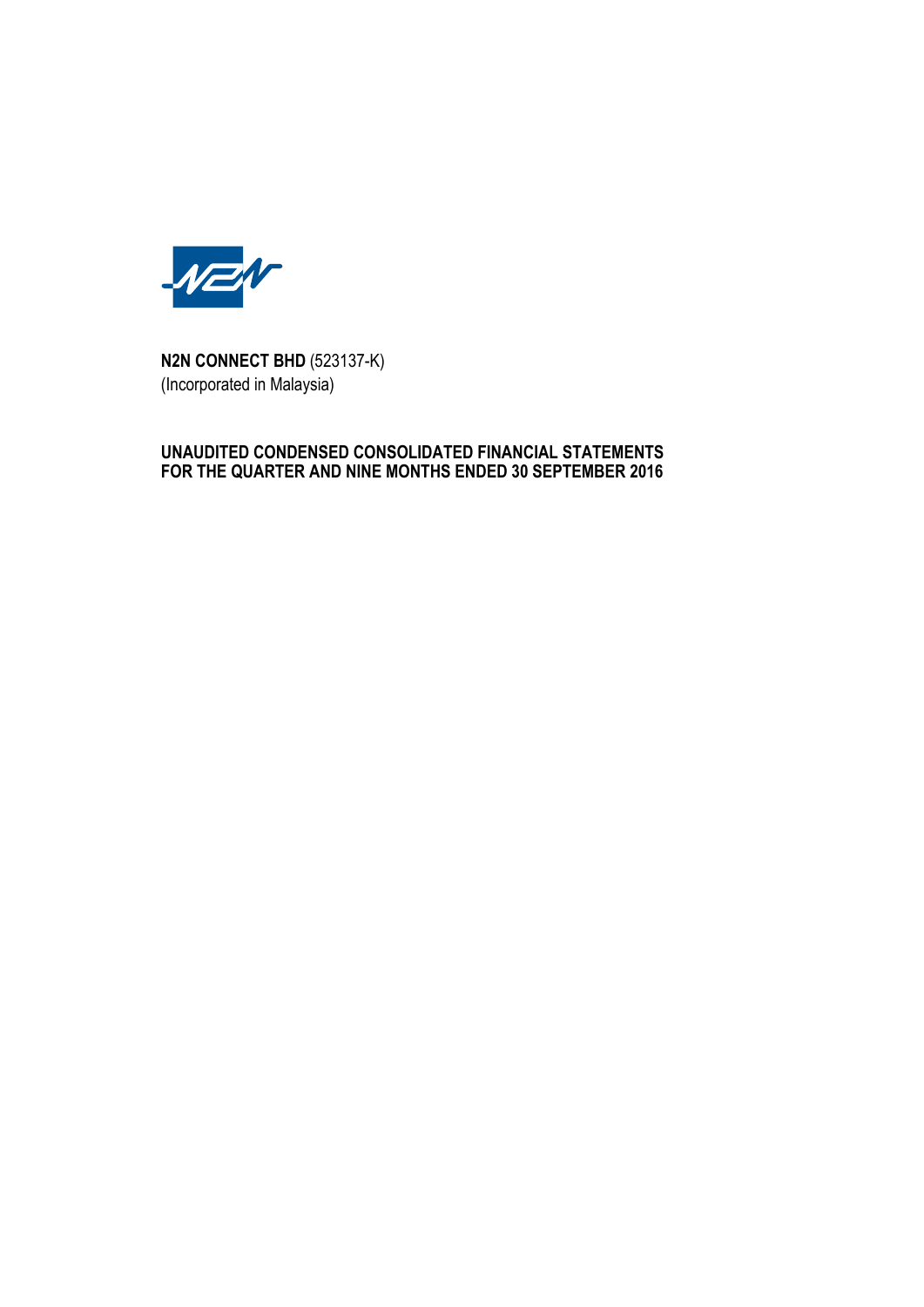

# (Incorporated in Malaysia) **SUMMARY OF KEY FINANCIAL INFORMATION FOR THE QUARTER AND NINE MONTHS ENDED 30 SEPTEMBER 2016**

Remark:

**The results for the quarter and NINE months ended 30 September 2016 should be read in conjunction with the Annual Audited Financial Statements of N2N and its subsidiaries ("Group") for the financial year ended 31 December 2015.**

|                |                                                 |                                                                   | <b>INDIVIDUAL QUARTER</b>                                                     | <b>CUMULATIVE QUARTER</b>                                         |                                                                                     |
|----------------|-------------------------------------------------|-------------------------------------------------------------------|-------------------------------------------------------------------------------|-------------------------------------------------------------------|-------------------------------------------------------------------------------------|
|                |                                                 | <b>Current</b><br>Year<br>Quarter<br>30 Sep 2016<br><b>RM'000</b> | Preceding<br>Year<br>Corresponding<br>Quarter<br>30 Sep 2015<br><b>RM'000</b> | <b>Current</b><br>Year<br>To date<br>30 Sep 2016<br><b>RM'000</b> | Preceding<br>Year<br>Corresponding<br><b>Period</b><br>30 Sep 2015<br><b>RM'000</b> |
| $\mathbf{1}$   | Revenue                                         | 10,512                                                            | 9,946                                                                         | 31,288                                                            | 29,090                                                                              |
| $\overline{2}$ | Profit before tax                               | 3,369                                                             | 2,002                                                                         | 9,085                                                             | 7,155                                                                               |
| 3              | Profit for the period                           | 3,359                                                             | 1,983                                                                         | 9,075                                                             | 7,062                                                                               |
| 4              | Profit attributable to owners of the<br>Company | 3,394                                                             | 1,986                                                                         | 9,164                                                             | 7,065                                                                               |
| 5              | Basic earnings per share (sen)                  | 0.71                                                              | 0.45                                                                          | 1.94                                                              | 1.61                                                                                |
| 6              | Diluted earnings per share (sen)                | 0.67                                                              | 0.41                                                                          | 1.81                                                              | 1.45                                                                                |
| $\overline{7}$ | Proposed/Declared dividend per share (sen)      | $\qquad \qquad \blacksquare$                                      |                                                                               |                                                                   |                                                                                     |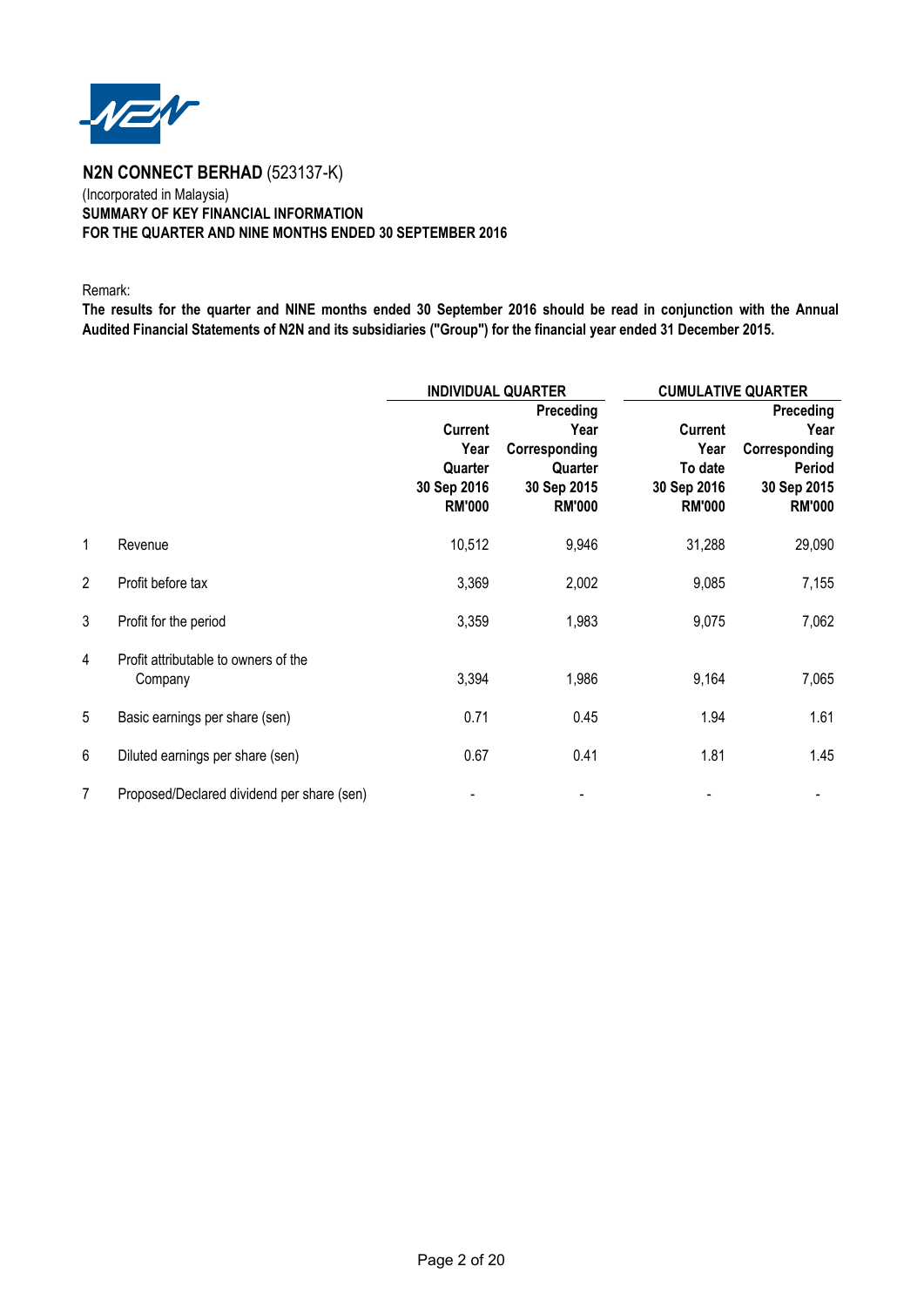

# (Incorporated in Malaysia)

**UNAUDITED CONDENSED CONSOLIDATED STATEMENT OF PROFIT OR LOSS AND OTHER COMPREHENSIVE INCOME FOR THE QUARTER AND NINE MONTHS ENDED 30 SEPTEMBER 2016**

|                                                                                                                                   |                | <b>INDIVIDUAL QUARTER</b>                                  |                                                                               | <b>CUMULATIVE QUARTER</b>                                                |                                                                              |  |
|-----------------------------------------------------------------------------------------------------------------------------------|----------------|------------------------------------------------------------|-------------------------------------------------------------------------------|--------------------------------------------------------------------------|------------------------------------------------------------------------------|--|
|                                                                                                                                   | <b>Note</b>    | Current<br>Year<br>Quarter<br>30 Sep 2016<br><b>RM'000</b> | Preceding<br>Year<br>Corresponding<br>Quarter<br>30 Sep 2015<br><b>RM'000</b> | <b>Current</b><br>Year<br><b>To Date</b><br>30 Sep 2016<br><b>RM'000</b> | Preceding<br>Year<br>Corresponding<br>Period<br>30 Sep 2015<br><b>RM'000</b> |  |
| Revenue                                                                                                                           |                | 10,512                                                     | 9,946                                                                         | 31,288                                                                   | 29,090                                                                       |  |
| Cost of sales                                                                                                                     |                | (4,669)                                                    | (4,291)                                                                       | (13, 977)                                                                | (12, 675)                                                                    |  |
| Gross profit                                                                                                                      |                | 5,843                                                      | 5,655                                                                         | 17,311                                                                   | 16,415                                                                       |  |
| Other operating income                                                                                                            |                | 1,172                                                      | 1,554                                                                         | 3,658                                                                    | 3,981                                                                        |  |
| Administrative expenses                                                                                                           |                | (3, 576)                                                   | (5, 129)                                                                      | (11, 673)                                                                | (13,000)                                                                     |  |
| Finance costs                                                                                                                     |                | (70)                                                       | (78)                                                                          | (211)                                                                    | (241)                                                                        |  |
| Profit before taxation                                                                                                            |                | 3,369                                                      | 2,002                                                                         | 9,085                                                                    | 7,155                                                                        |  |
| Taxation                                                                                                                          | B <sub>6</sub> | (10)                                                       | (19)                                                                          | (10)                                                                     | (93)                                                                         |  |
| Profit for the period                                                                                                             |                | 3,359                                                      | 1,983                                                                         | 9,075                                                                    | 7,062                                                                        |  |
| Other comprehensive income:<br>Items that may be reclassified<br>subsequently to profit or loss<br>- exchange differences arising |                |                                                            |                                                                               |                                                                          |                                                                              |  |
| from translation of                                                                                                               |                |                                                            |                                                                               |                                                                          |                                                                              |  |
| foreign operations<br>Total comprehensive income for the period                                                                   |                | 69<br>3,428                                                | 102<br>2,085                                                                  | 9,079                                                                    | 271<br>7,333                                                                 |  |
| Profit for the period attributable to:<br>Owners of the Company<br>Non-controlling interests                                      |                | 3,394<br>(35)<br>3,359                                     | 1,986<br>(3)<br>1,983                                                         | 9,164<br>(89)<br>9,075                                                   | 7,065<br>(3)<br>7,062                                                        |  |
| Total comprehensive income<br>for the period :                                                                                    |                |                                                            |                                                                               |                                                                          |                                                                              |  |
| Owners of the Company<br>Non-controlling interests                                                                                |                | 3,463<br>(35)<br>3,428                                     | 2,088<br>(3)<br>2,085                                                         | 9,168<br>(89)<br>9,079                                                   | 7,336<br>(3)<br>7,333                                                        |  |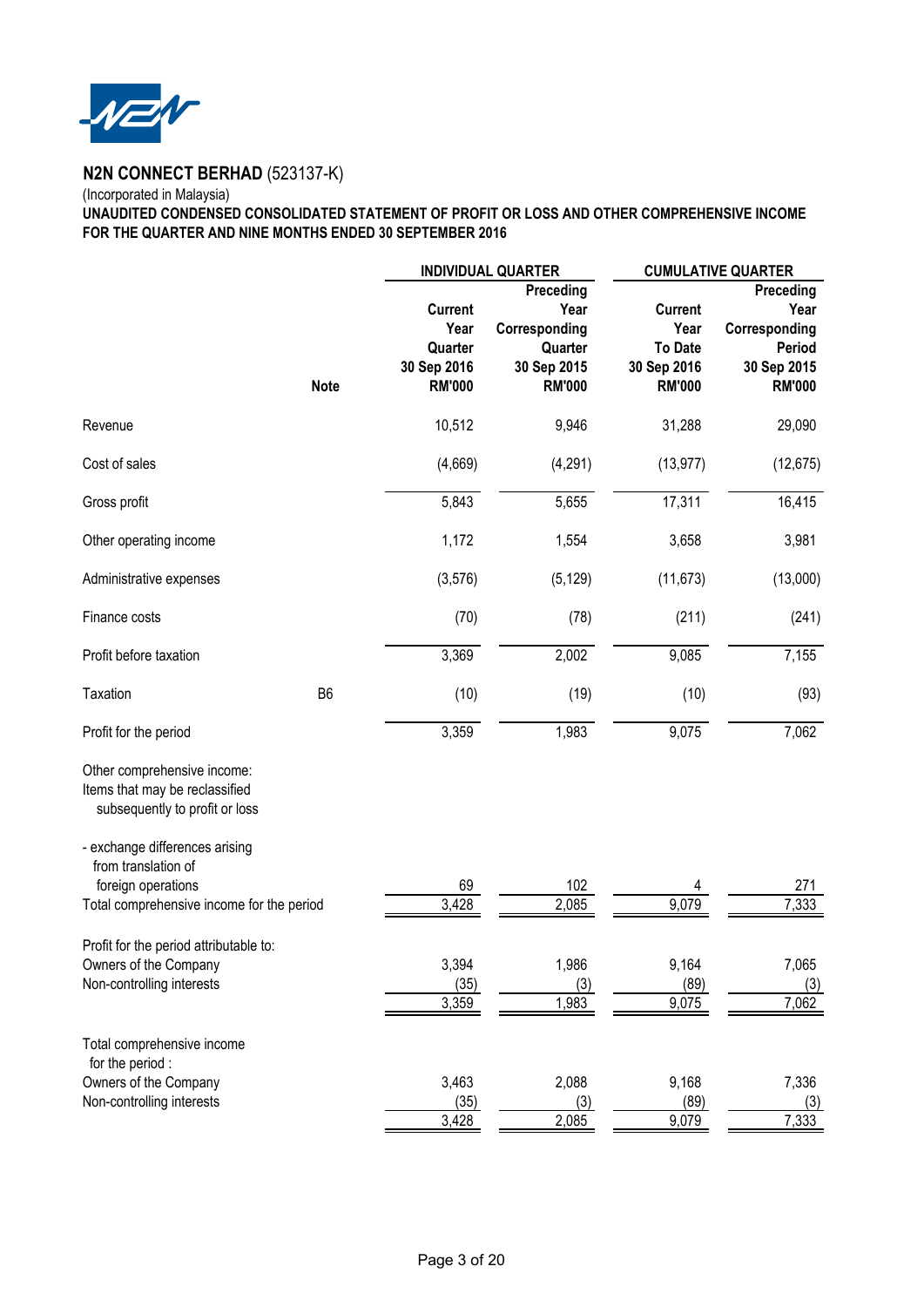

# (Incorporated in Malaysia) **UNAUDITED CONDENSED CONSOLIDATED STATEMENT OF PROFIT OR LOSS AND OTHER COMPREHENSIVE INCOME FOR THE QUARTER AND NINE MONTHS ENDED 30 SEPTEMBER 2016**

|                                                                             |             |                                                 | <b>INDIVIDUAL QUARTER</b>                                |                                                        | <b>CUMULATIVE QUARTER</b>                                      |
|-----------------------------------------------------------------------------|-------------|-------------------------------------------------|----------------------------------------------------------|--------------------------------------------------------|----------------------------------------------------------------|
|                                                                             |             | <b>Current</b>                                  | Preceding<br>Year                                        | <b>Current</b>                                         | Preceding<br>Year                                              |
|                                                                             | <b>Note</b> | Year<br>Quarter<br>30 Sep 2016<br><b>RM'000</b> | Corresponding<br>Quarter<br>30 Sep 2015<br><b>RM'000</b> | Year<br><b>To Date</b><br>30 Sep 2016<br><b>RM'000</b> | Corresponding<br><b>Period</b><br>30 Sep 2015<br><b>RM'000</b> |
| Earnings per share ("EPS")<br>attributable to the<br>owners of the Company: |             |                                                 |                                                          |                                                        |                                                                |
| Basic EPS (sen)                                                             | <b>B12</b>  | 0.71                                            | 0.45                                                     | 1.94                                                   | 1.61                                                           |
| Diluted EPS (sen)                                                           | <b>B12</b>  | 0.67                                            | 0.41                                                     | 1.81                                                   | 1.45                                                           |

*The Unaudited Condensed Consolidated Statement of Profit or Loss and Other Comprehensive Income should be read in conjunction with the Annual Audited Financial Statements of the Group for the financial year ended 31 December 2015 and the accompanying explanatory notes attached to the interim financial statements.*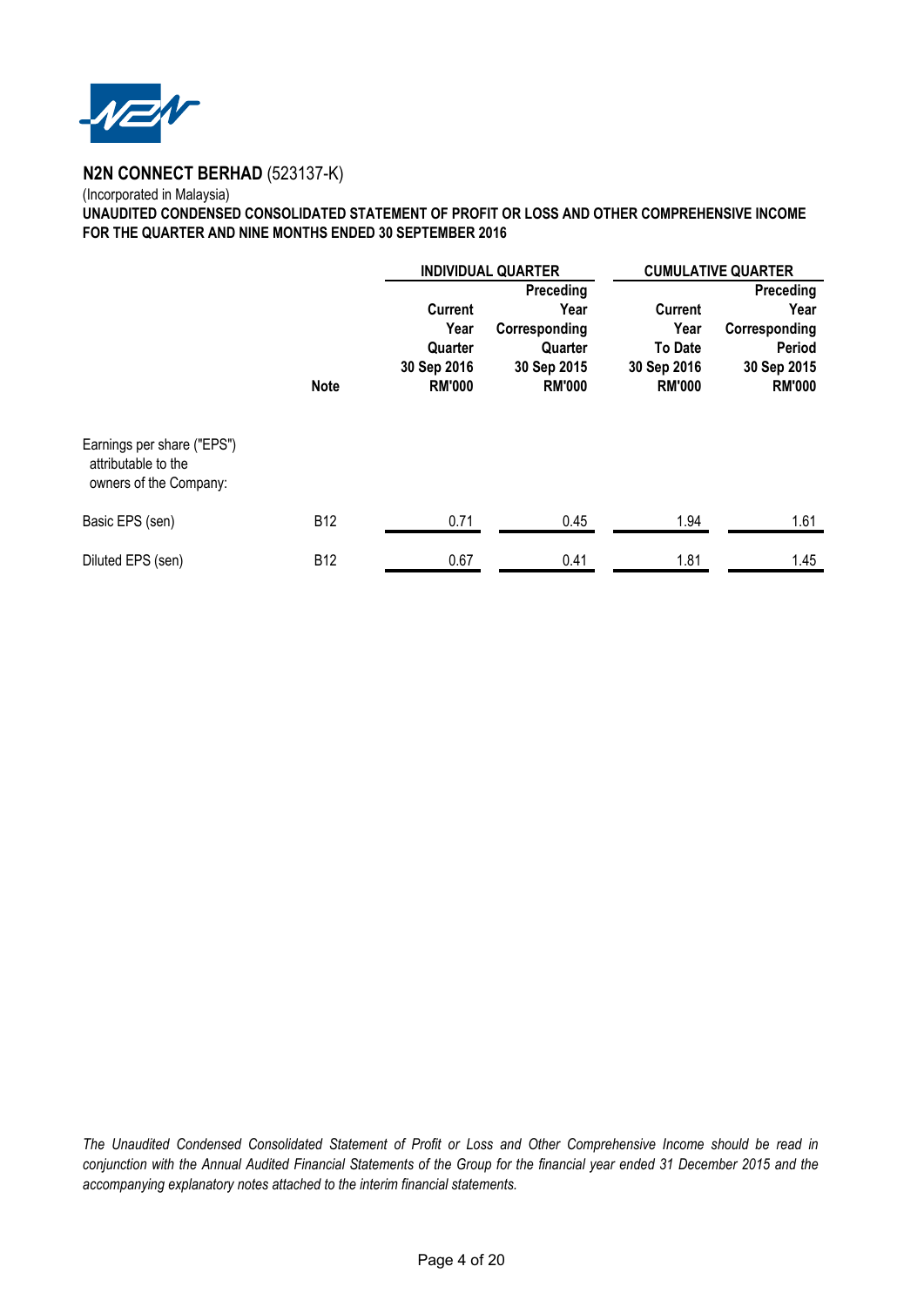

(Incorporated in Malaysia) **CONDENSED CONSOLIDATED STATEMENT OF FINANCIAL POSITION**

|                                                         | <b>Note</b> | As at<br>30 Sep 2016<br>(UNAUDITED)<br><b>RM'000</b> | As at<br>31 Dec 2015<br>(AUDITED)<br><b>RM'000</b> |
|---------------------------------------------------------|-------------|------------------------------------------------------|----------------------------------------------------|
| <b>ASSETS</b>                                           |             |                                                      |                                                    |
| <b>Non-current assets</b>                               |             |                                                      |                                                    |
| Property, plant and equipment and Investment properties |             | 44,993                                               | 45,134                                             |
| Intangible assets                                       |             | 17,576                                               | 16,138                                             |
|                                                         |             | 62,569                                               | 61,272                                             |
| <b>Current assets</b>                                   |             |                                                      |                                                    |
| Trade receivables                                       |             | 7,000                                                | 11,369                                             |
| Other receivables                                       | A11         | 9,758                                                | 1,014                                              |
| Amount owing by holding company                         |             | 64                                                   | 15<br>102                                          |
| Amount owing by a related company<br>Tax recoverable    |             | 129                                                  | 143                                                |
| Marketable securities                                   | B7          | 65,578                                               | 85,752                                             |
| Financial assets at fair value through profit or loss   | A13         | 6,444                                                | 4,467                                              |
| Deposits with licensed bank                             |             | 6,321                                                | 6,314                                              |
| Cash and bank balances                                  |             | 30,216                                               | 18,557                                             |
|                                                         |             | 125,510                                              | 127,733                                            |
| <b>TOTAL ASSETS</b>                                     |             | 188,079                                              | 189,005                                            |
| <b>EQUITY AND LIABILITIES</b>                           |             |                                                      |                                                    |
| <b>Total equity</b>                                     |             |                                                      |                                                    |
| Share capital                                           |             | 47,639                                               | 46,359                                             |
| Share premium                                           |             | 115,655                                              | 111,809                                            |
| Exchange reserve                                        |             | 732                                                  | 728                                                |
| Warrants reserve                                        |             | 1,398                                                | 1,654                                              |
| Treasury shares                                         |             | (5, 408)                                             |                                                    |
| Retained profits                                        |             | 15,702                                               | 15,936                                             |
| Equity attributable to owners of the Company            |             | 175,718                                              | 176,486                                            |
| Non-controlling interests                               |             | 500                                                  | 589                                                |
|                                                         |             | 176,218                                              | 177,075                                            |
| <b>Non-current liabilities</b>                          |             |                                                      |                                                    |
| Term loan                                               |             | 3,168                                                | 3,578                                              |
| Hire Purchase creditor                                  |             |                                                      | 13                                                 |
| Deferred tax liabilities                                |             | 1,319                                                | 1,319                                              |
|                                                         |             | 4,487                                                | 4,910                                              |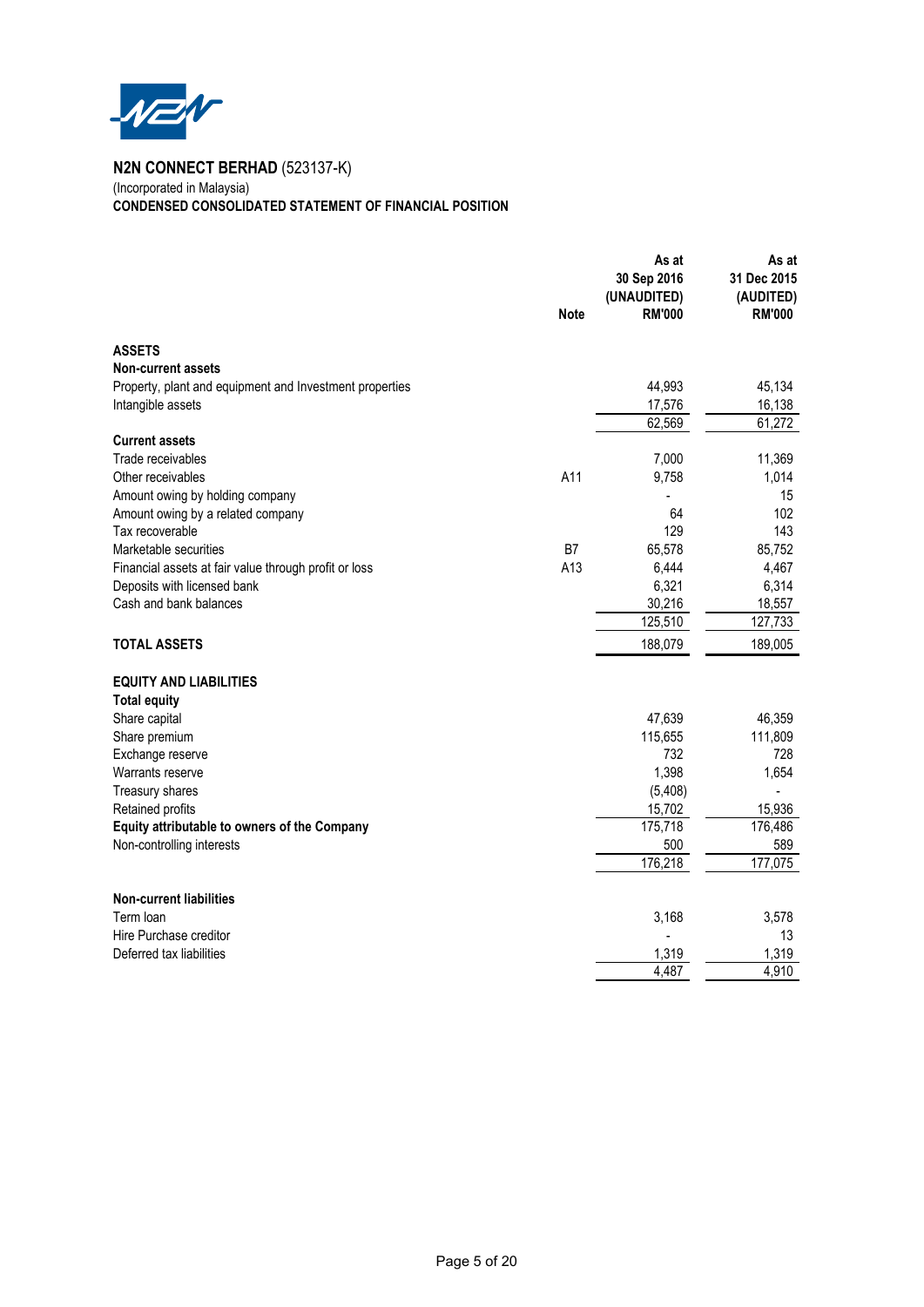

(Incorporated in Malaysia) **CONDENSED CONSOLIDATED STATEMENT OF FINANCIAL POSITION**

|                                                                           | <b>Note</b> | As at<br>30 Sep 2016<br>(UNAUDITED)<br><b>RM'000</b> | As at<br>31 Dec 2015<br>(AUDITED)<br><b>RM'000</b> |
|---------------------------------------------------------------------------|-------------|------------------------------------------------------|----------------------------------------------------|
| <b>Current liabilities</b>                                                |             |                                                      |                                                    |
| Trade payables                                                            |             | 3,830                                                | 3,295                                              |
| Other payables                                                            | A12         | 2,821                                                | 2,992                                              |
| Term loan                                                                 |             | 704                                                  | 704                                                |
| Hire Purchase creditor                                                    |             | 19                                                   | 25                                                 |
| Provision for taxation                                                    |             |                                                      | $\overline{4}$                                     |
|                                                                           |             | 7,374                                                | 7,020                                              |
| <b>Total liabilities</b>                                                  |             | 11,861                                               | 11,930                                             |
| <b>TOTAL EQUITY AND LIABILITIES</b>                                       |             | 188,079                                              | 189,005                                            |
| Net Assets ("NA") per share attributable to owners of the Company (sen) * |             | 38                                                   | 38                                                 |

#### **Note:**

*\* Based on number of shares net of treasury shares ('000)*

*The above Condensed Consolidated Statement of Financial Position should be read in conjunction with the Annual Audited Financial Statements of the Group for the financial year ended 31 December 2015 and the accompanying explanatory notes attached to the interim financial statements.*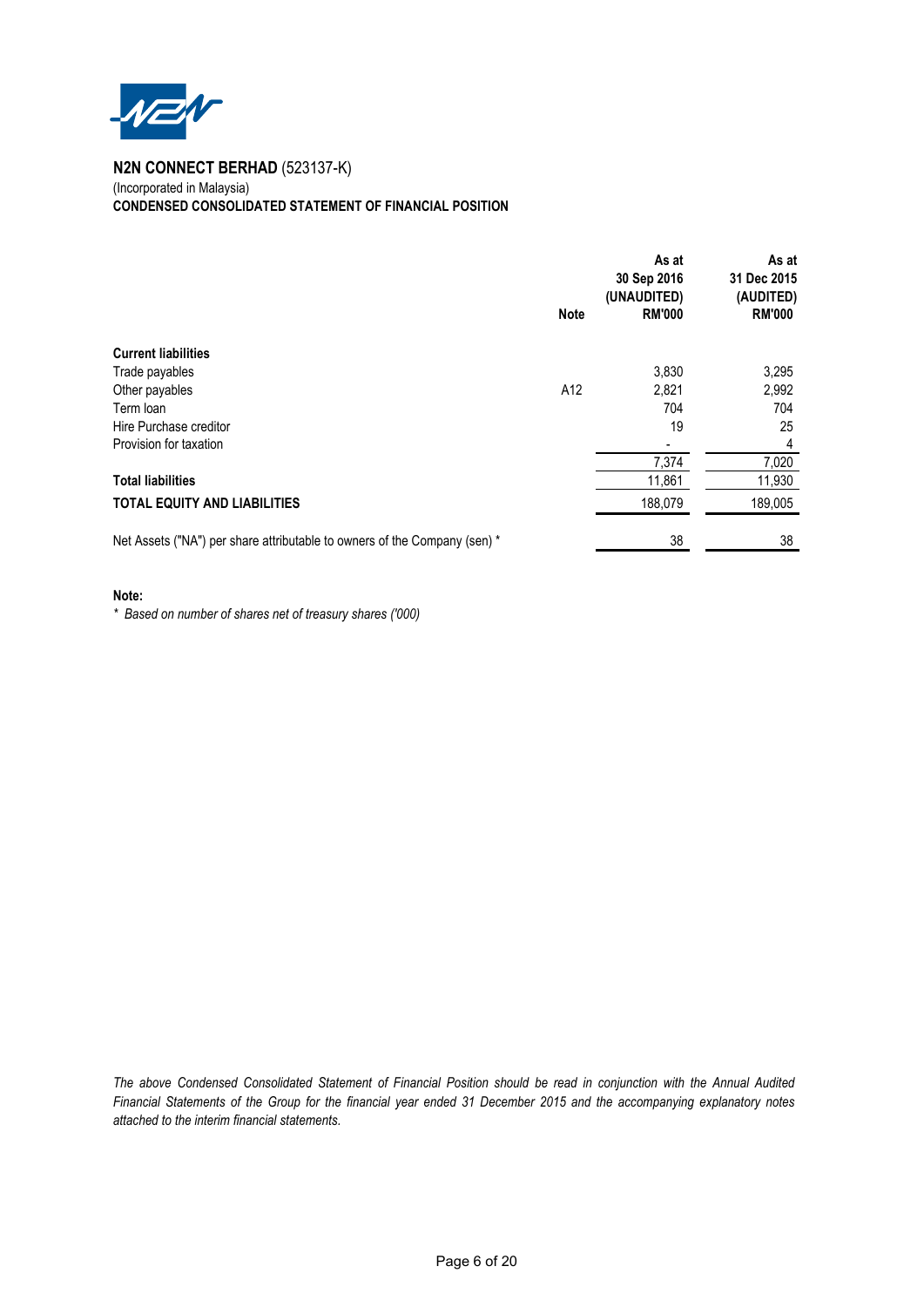

# (Incorporated in Malaysia) **UNAUDITED CONDENSED CONSOLIDATED STATEMENT OF CHANGES IN EQUITYFOR THE NINE MONTHS ENDED 30 SEPTEMBER 2016**

|                                                               | Attributable to owners of the Company |                          |                          |                                 |                                |                          |                                 |                               |                                   |                                |
|---------------------------------------------------------------|---------------------------------------|--------------------------|--------------------------|---------------------------------|--------------------------------|--------------------------|---------------------------------|-------------------------------|-----------------------------------|--------------------------------|
|                                                               |                                       |                          |                          | Non-distributable               |                                |                          | <b>Distributable</b>            |                               | Non-                              |                                |
|                                                               |                                       | <b>Share</b>             | <b>Share</b>             | Exchange                        | Treasury                       | Warrants                 | Retained                        |                               | Controlling                       | Total                          |
|                                                               | <b>Note</b>                           | Capital<br><b>RM'000</b> | Premium<br><b>RM'000</b> | <b>Reserve</b><br><b>RM'000</b> | <b>Shares</b><br><b>RM'000</b> | Reserve<br><b>RM'000</b> | <b>Profits</b><br><b>RM'000</b> | <b>Total</b><br><b>RM'000</b> | <b>Interests</b><br><b>RM'000</b> | <b>Equity</b><br><b>RM'000</b> |
| At 1 January 2016                                             |                                       | 46,359                   | 111,809                  | 728                             |                                | 1,654                    | 15,936                          | 176,486                       | 589                               | 177,075                        |
| Profit for the period                                         |                                       |                          |                          |                                 |                                |                          | 9,164                           | 9,164                         | (89)                              | 9,075                          |
| Other comprehensive income                                    |                                       |                          |                          | 4                               |                                |                          |                                 |                               |                                   | 4                              |
| Total comprehensive income<br>for the period                  |                                       |                          |                          | 4                               |                                |                          | 9,164                           | 9,168                         | (89)                              | 9,079                          |
| Dividends paid                                                | (i)                                   |                          |                          |                                 |                                |                          | (9,398)                         | (9,398)                       | $\overline{\phantom{a}}$          | (9,398)                        |
| Shares purchased during the period<br>held as treasury shares |                                       |                          |                          |                                 | (5, 408)                       |                          |                                 | (5, 408)                      |                                   | (5, 408)                       |
| Issuance of shares pursuant to<br>conversion of Warrants      | (ii)                                  | 1,280                    | 3,846                    |                                 |                                | (256)                    | $\blacksquare$                  | 4,870                         |                                   | 4,870                          |
| At 30 September 2016                                          |                                       | 47,639                   | 115,655                  | 732                             | (5,408)                        | 1,398                    | 15,702                          | 175,718                       | 500                               | 176,218                        |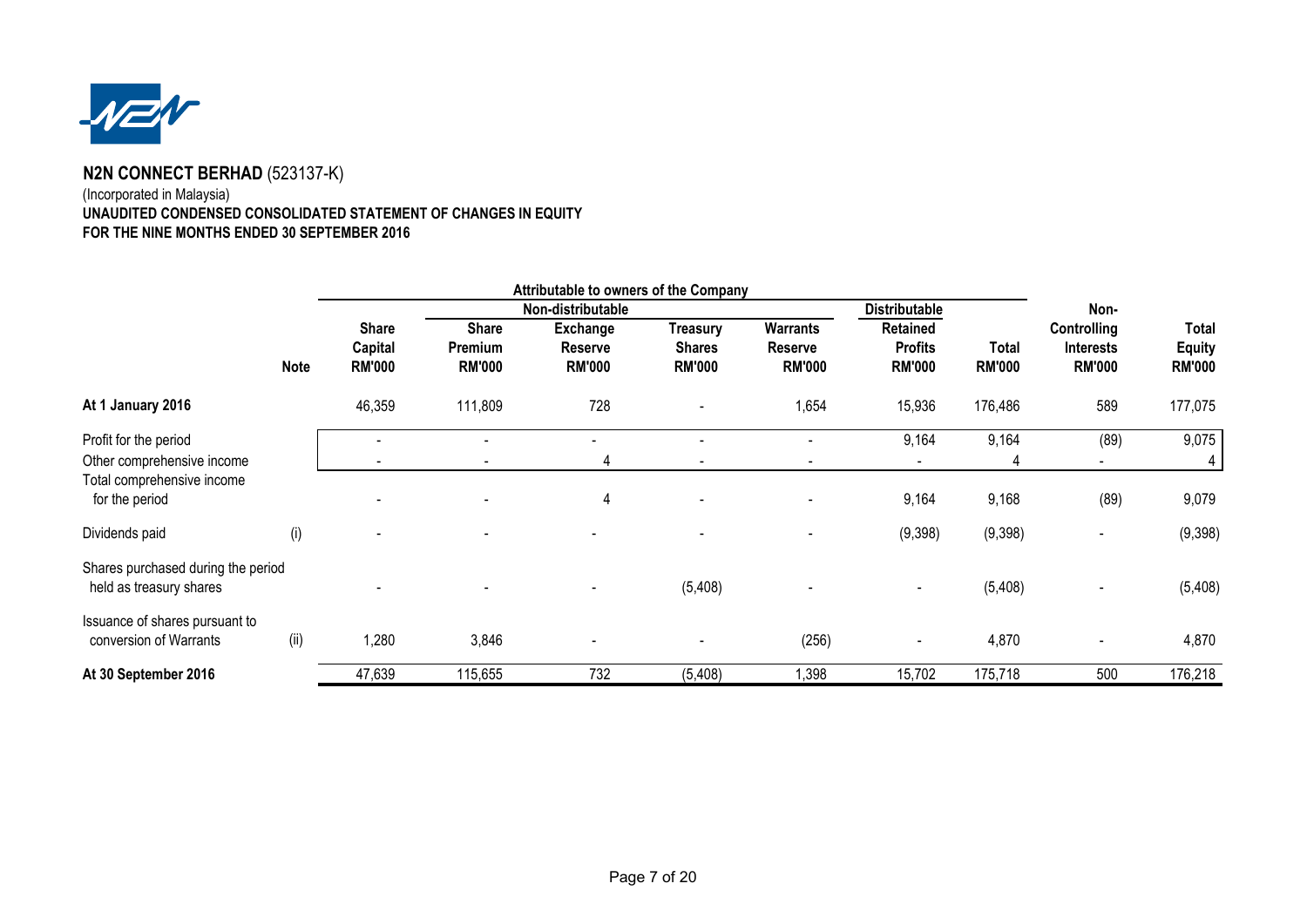

# (Incorporated in Malaysia) **UNAUDITED CONDENSED CONSOLIDATED STATEMENT OF CHANGES IN EQUITYFOR THE NINE MONTHS ENDED 30 SEPTEMBER 2016**

|                                                               |             | Attributable to owners of the Company    |                                          |                                      |                                                   |                                      |                                                    |                                                |                                                         |                                         |      |  |
|---------------------------------------------------------------|-------------|------------------------------------------|------------------------------------------|--------------------------------------|---------------------------------------------------|--------------------------------------|----------------------------------------------------|------------------------------------------------|---------------------------------------------------------|-----------------------------------------|------|--|
|                                                               |             |                                          |                                          |                                      |                                                   | Non-distributable                    |                                                    |                                                | <b>Distributable</b>                                    |                                         | Non- |  |
|                                                               | <b>Note</b> | <b>Share</b><br>Capital<br><b>RM'000</b> | <b>Share</b><br>Premium<br><b>RM'000</b> | Exchange<br>Reserve<br><b>RM'000</b> | <b>Treasury</b><br><b>Shares</b><br><b>RM'000</b> | Warrants<br>Reserve<br><b>RM'000</b> | <b>Retained</b><br><b>Profits</b><br><b>RM'000</b> | <b>Total</b><br><b>Equity</b><br><b>RM'000</b> | <b>Controlling</b><br><b>Interests</b><br><b>RM'000</b> | Total<br><b>Equity</b><br><b>RM'000</b> |      |  |
| At 1 January 2015                                             |             | 43,969                                   | 106,225                                  | 309                                  | (4,881)                                           | 1,678                                | 10,884                                             | 158,184                                        |                                                         | 158,184                                 |      |  |
| Net profit for the period<br>Other comprehensive income       |             |                                          |                                          | 271                                  |                                                   |                                      | 7,065                                              | 7,065<br>271                                   | (3)                                                     | 7,062<br>271                            |      |  |
| Total comprehensive income<br>for the period                  |             |                                          |                                          | 271                                  |                                                   |                                      | 7,065                                              | 7,336                                          | (3)                                                     | 7,333                                   |      |  |
| Disposal of equity interest<br>in a subsidiary                | (iii)       |                                          |                                          |                                      |                                                   |                                      |                                                    |                                                | 660                                                     | 660                                     |      |  |
| Dividends paid                                                | (iv)        |                                          |                                          |                                      |                                                   |                                      | (4, 314)                                           | (4, 314)                                       |                                                         | (4, 314)                                |      |  |
| Shares purchased during the period<br>held as treasury shares |             |                                          |                                          |                                      | (1,024)                                           |                                      |                                                    | (1,024)                                        |                                                         | (1,024)                                 |      |  |
| Issuance of shares pursuant to<br><b>ESOS Exercise</b>        | (v)         | $\mathfrak{Z}$                           | $\overline{4}$                           |                                      |                                                   |                                      |                                                    | $\overline{7}$                                 |                                                         | $\overline{7}$                          |      |  |
| Issuance of shares pursuant to<br>conversion of Warrants      | (vi)        | 37                                       | 111                                      |                                      |                                                   | (8)                                  | $\overline{\phantom{0}}$                           | 140                                            |                                                         | 140                                     |      |  |
| At 30 September 2015                                          |             | 44,009                                   | 106,340                                  | 580                                  | (5,905)                                           | 1,670                                | 13,635                                             | 160,329                                        | 657                                                     | 160,986                                 |      |  |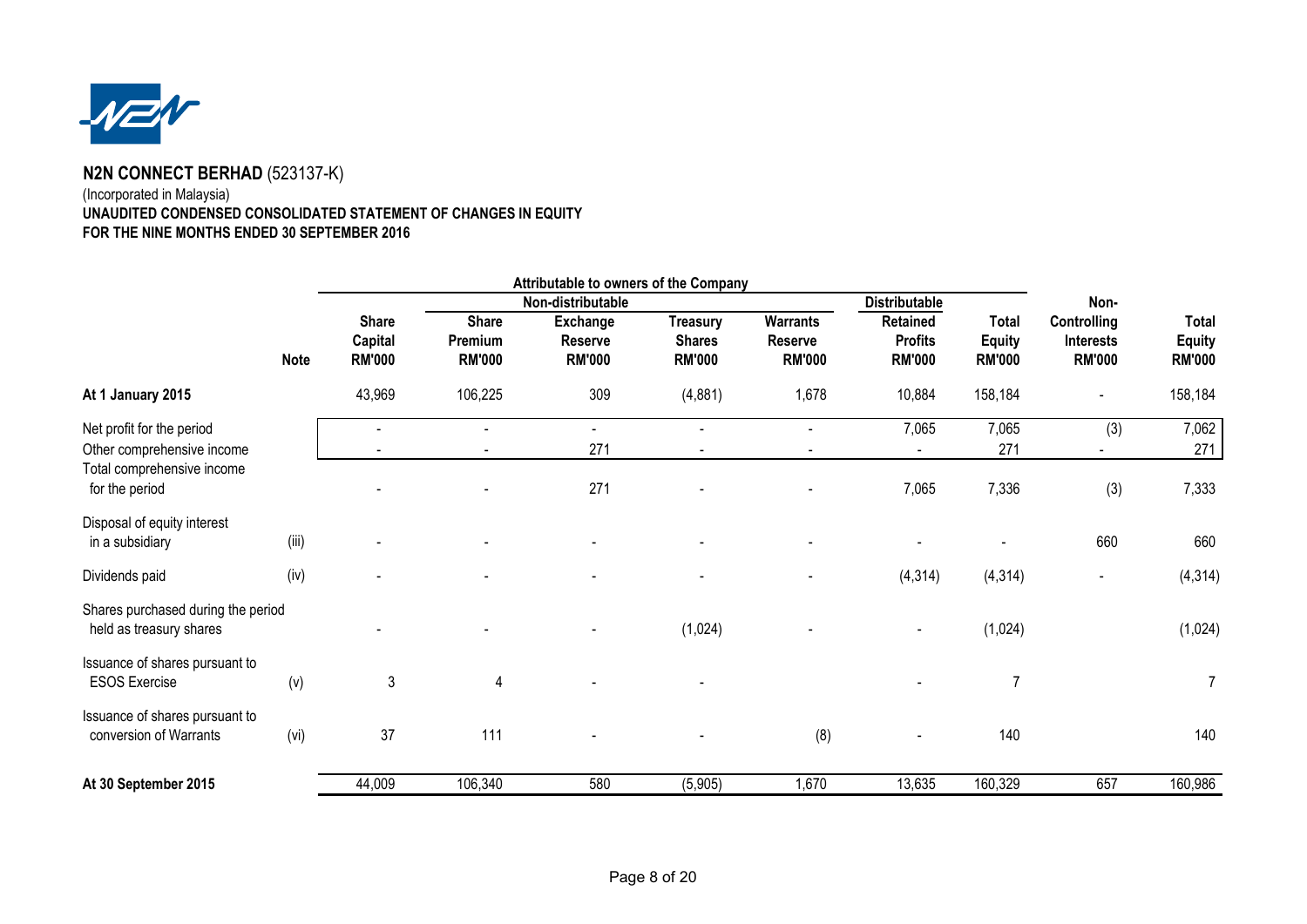

# **N2N CONNECT BERHAD** (523137-K)(Incorporated in Malaysia) **UNAUDITED CONDENSED CONSOLIDATED STATEMENT OF CHANGES IN EQUITYFOR THE NINE MONTHS ENDED 30 SEPTEMBER 2016**

## **Notes:**

- i)The Company paid Second interim dividend of 1 sen per share (Single Tier Dividend) in respect of the financial year ended 31 December 2015 and First interim dividend of 1 sen per share (Single Tier Dividend) in respect of the financial year ending 31 December 2016, on 31 March 2016 and 30 September 2016, respectively.
- ii)12,704,533 and 93,400 new ordinary shares of RM0.10 each for cash pursuant to the conversion of Warrants at exercise price of RM0.38 and RM0.45, respectively, per ordinary share.
- iii) A wholly-owned subsidiary of the Company, N2N Global Solutions Sdn Bhd, has disposed of 30% of its investment in Hermes BOS Sdn Bhd (formerly known as Influx Biotech Sdn. Bhd.).
- iv) The Company paid First Interim Dividend of 1 sen per share (Single Tier Dividend) in respect of the financial year ended 31 December 2015.
- v) 32,000 new ordinary shares of RM0.10 each for cash pursuant to the Company's Employee Share Option Scheme ("ESOS") at exercise price of RM0.22 per ordinary share.
- vi)370,300 new ordinary shares of RM0.10 each for cash pursuant to the conversion of Warrants at exercise price of RM0.38 per ordinary share.

The Unaudited Condensed Consolidated Statement of Changes in Equity should be read in conjunction with the Annual Audited Financial Statements of the Group for the financial year ended 31 *December 2015 and the accompanying explanatory notes attached to the interim financial statements.*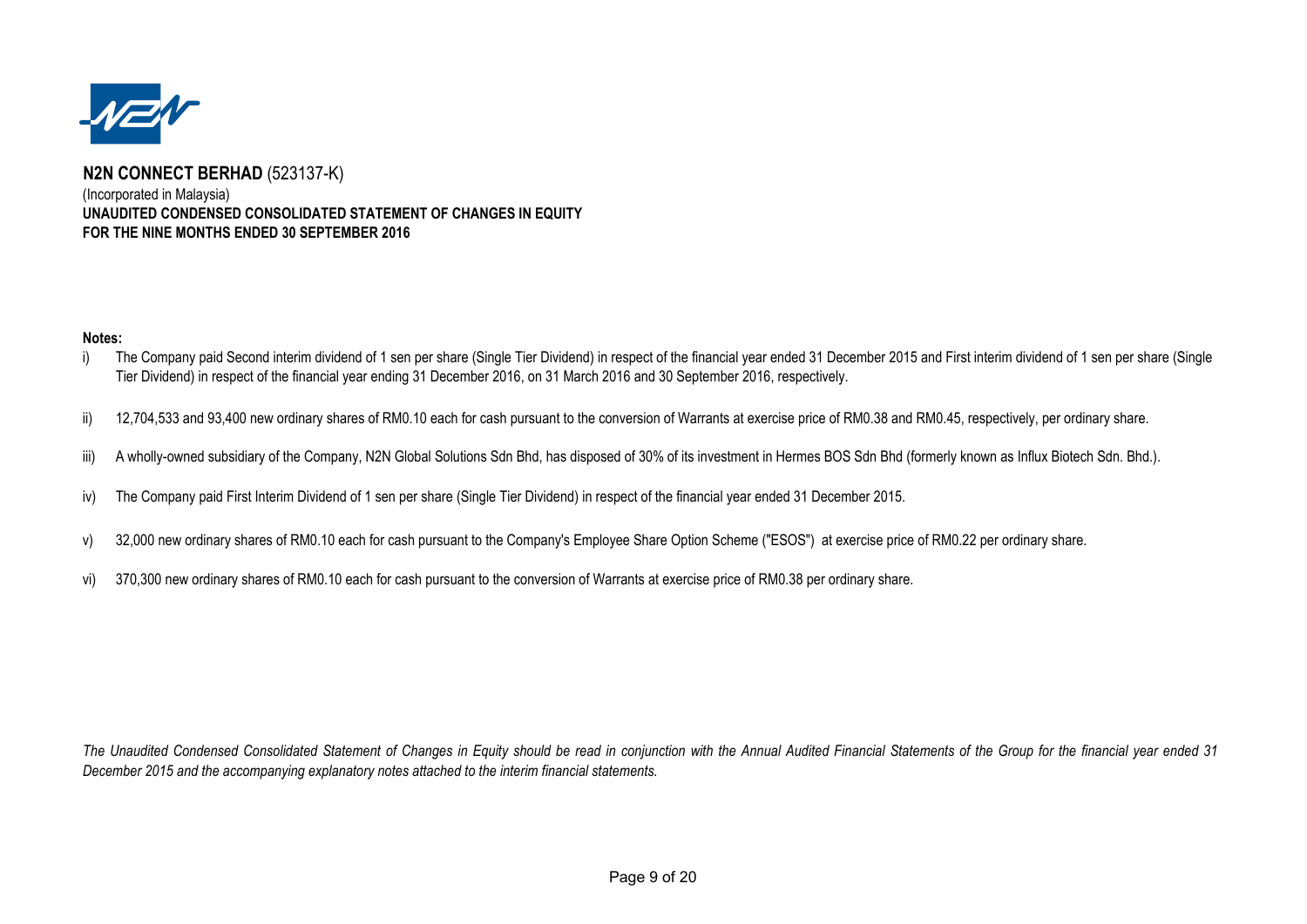

# **N2N CONNECT BERHAD (523137-K)** (Incorporated in Malaysia) **UNAUDITED CONDENSED CONSOLIDATED STATEMENT OF CASH FLOWS FOR THE NINE MONTHS ENDED 30 SEPTEMBER 2016**

|                                                                            | 9 months<br>ended<br>30 Sep 2016<br><b>RM'000</b> | 9 months<br>ended<br>30 Sep 2015<br><b>RM'000</b> |
|----------------------------------------------------------------------------|---------------------------------------------------|---------------------------------------------------|
| <b>CASH FLOWS FROM OPERATING ACTIVITIES</b>                                |                                                   |                                                   |
| Profit before taxation                                                     | 9,085                                             | 7,155                                             |
| Adjustments for:                                                           |                                                   |                                                   |
| Amortisation of intangible asset                                           | 2,156                                             | 1,808                                             |
| Depreciation of property, plant and equipment                              | 3,181                                             | 2,984                                             |
| Depreciation of investment properties                                      | 210                                               | 210                                               |
| Fair value change on financial assets at fair value through profit or loss | (554)                                             | 857                                               |
| Unrealised foreign exchange gain                                           | $\overline{2}$                                    |                                                   |
| Dividend income                                                            | (2,207)                                           | (2, 278)                                          |
| Interest income                                                            | (160)                                             | (50)                                              |
| Interest expense                                                           | 211                                               | 241                                               |
| Operating profit before working capital changes                            | 11,924                                            | 10,927                                            |
| Changes in working capital                                                 |                                                   |                                                   |
| Trade receivables                                                          | 4,367                                             | (1, 315)                                          |
| Other receivables                                                          | (8,744)                                           | 662                                               |
| Trade payables                                                             | 535                                               | 859                                               |
| Other payables                                                             | (171)                                             | 1,134                                             |
| Amount owing to directors                                                  |                                                   | (39)                                              |
| Amount owing by a related company                                          | 38                                                | 16                                                |
| Amount owing by holding company                                            | 15                                                | $\blacksquare$                                    |
| Cash generated from operations                                             | 7,964                                             | 12,244                                            |
| Interest received                                                          | 160                                               | 50                                                |
| Interest paid                                                              | (211)                                             | (241)                                             |
| Dividend received                                                          | 2,207                                             | 2,278                                             |
| Net tax paid                                                               |                                                   | (8)                                               |
| Net cash from operating activities                                         | 10,120                                            | 14,323                                            |
| <b>CASH FLOWS FROM INVESTING ACTIVITIES</b>                                |                                                   |                                                   |
| Computer software development cost                                         | (3,594)                                           | (4,704)                                           |
| Purchase of property, plant and equipment                                  | (3,235)                                           | (1, 927)                                          |
| Purchase of investments in quoted shares                                   | (1, 423)                                          | (5,255)                                           |
| Net changes in marketable securities                                       | 20,174                                            | 8,764                                             |
| Changes in the interest of subsidiary company                              |                                                   | 660                                               |
| Net cash from/(used in) investing activities                               | 11,922                                            | (2, 462)                                          |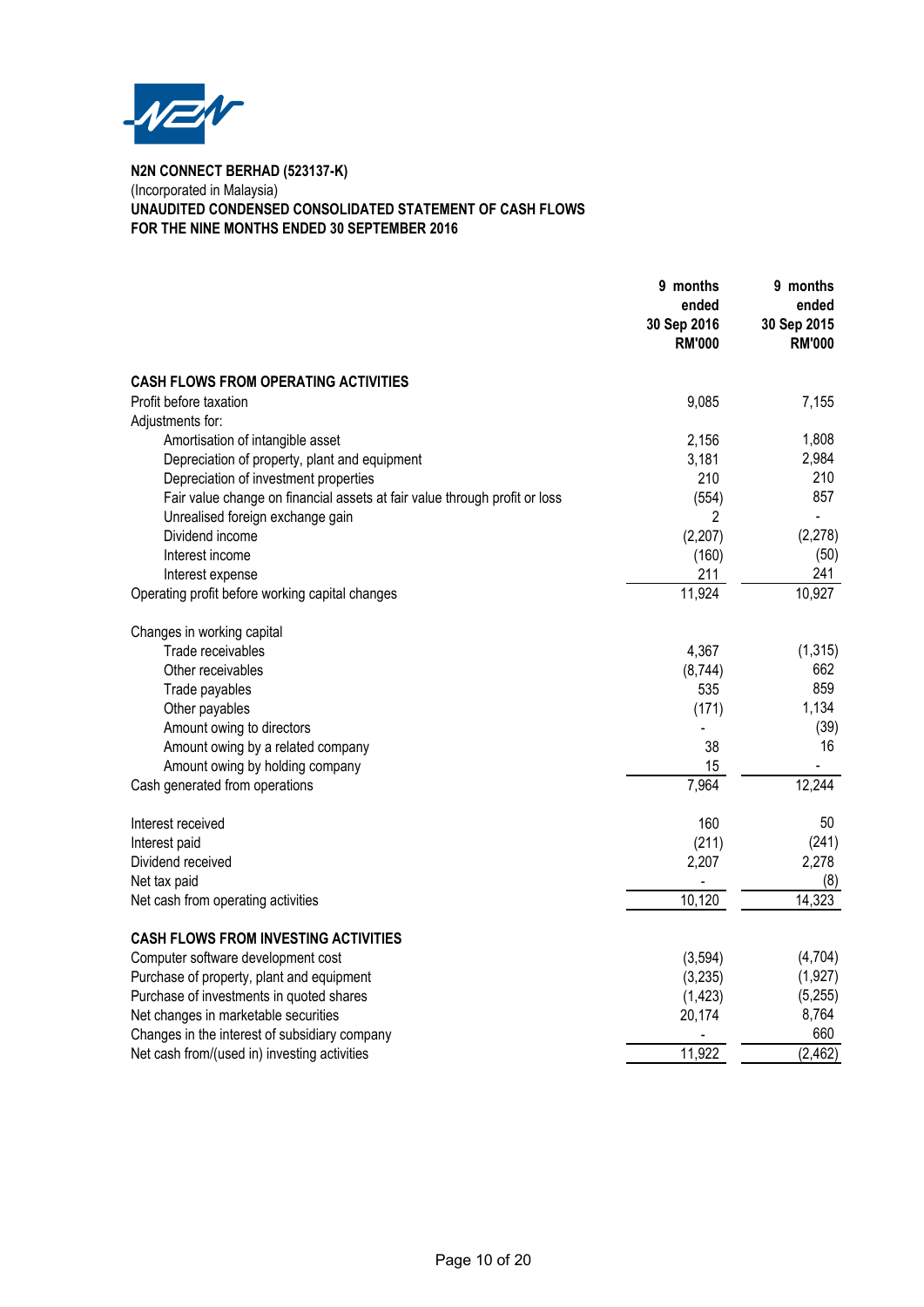

# **N2N CONNECT BERHAD (523137-K)** (Incorporated in Malaysia) **UNAUDITED CONDENSED CONSOLIDATED STATEMENT OF CASH FLOWS FOR THE NINE MONTHS ENDED 30 SEPTEMBER 2016**

|                                                           | 9 months<br>ended<br>30 Sep 2016<br><b>RM'000</b> | 9 months<br>ended<br>30 Sep 2015<br><b>RM'000</b> |
|-----------------------------------------------------------|---------------------------------------------------|---------------------------------------------------|
| <b>CASH FLOWS FROM FINANCING ACTIVITIES</b>               |                                                   |                                                   |
| Proceeds from issue of shares                             | 4,870                                             | 147                                               |
| Shares buyback                                            | (5,408)                                           | (1,024)                                           |
| Dividend paid                                             | (9,398)                                           | (4, 314)                                          |
| Repayment of term loan                                    | (410)                                             | (527)                                             |
| Net hire purchase financing                               | (19)                                              | (20)                                              |
| Net cash used in financing activities                     | (10, 365)                                         | (5, 738)                                          |
| <b>NET INCREASE IN CASH AND CASH EQUIVALENTS</b>          | 11,677                                            | 6,123                                             |
| <b>EFFECT OF EXCHANGE RATE CHANGES</b>                    | (11)                                              | 129                                               |
| CASH AND CASH EQUIVALENTS AT BEGINNING OF THE PERIOD      | 24,871                                            | 10,793                                            |
| CASH AND CASH EQUIVALENTS AT END OF THE PERIOD            | 36,537                                            | 17,045                                            |
| Cash and cash equivalents at end of the period comprises: |                                                   |                                                   |
| Cash and bank balances                                    | 30,216                                            | 10,733                                            |
| Deposits with licensed bank                               | 6,321                                             | 6,312                                             |
|                                                           | 36,537                                            | 17,045                                            |
|                                                           |                                                   |                                                   |

*The Unaudited Condensed Consolidated Statement of Cash Flows should be read in conjunction with the Annual Audited Financial Statements of the Group for the financial year ended 31 December 2015 and the accompanying explanatory notes attached to the interim financial statements.*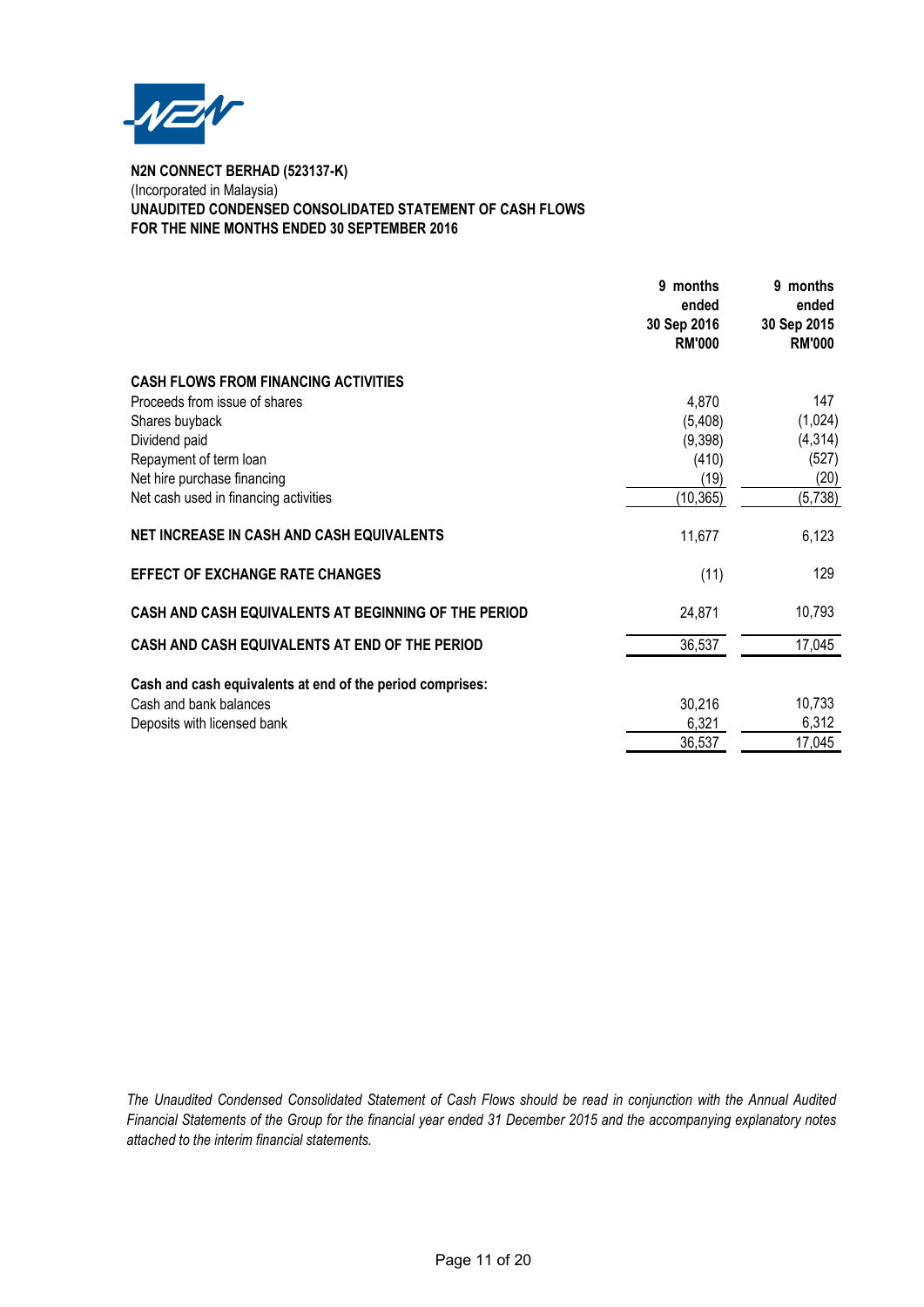

# (Incorporated in Malaysia) **UNAUDITED CONDENSED CONSOLIDATED FINANCIAL STATEMENTS FOR THE QUARTER AND NINE MONTHS ENDED 30 SEPTEMBER 2016**

# **A NOTES TO THE CONDENSED CONSOLIDATED FINANCIAL STATEMENTS**

## **A1 Basis of preparation**

The condensed consolidated interim financial statements are unaudited and have been prepared in accordance with the Malaysian Financial Reporting Standard ("MFRS") No. 134: Interim Financial Reporting, and Part K Rule 9.22 of the Listing Requirements of Bursa Malaysia Securities Berhad for the ACE Market.

The condensed consolidated financial statements should be read in conjunction with the Annual Audited Financial Statements of the Group for the financial year ended 31 December 2015.

# **A2 Significant accounting policies**

The accounting policies and presentation adopted by the Group in this interim financial report are consistent with those adopted in the audited financial statements for the year ended 31 December 2015, except for changes arising from the adoption of following Malaysian Financial Reporting Standards ("MFRS"), Amendments to MFRSs and IC Interpretations that are effective for financial period beginning on or after 1 January 2016:

MFRS 14: Regulatory Deferral Accounts

Amendments to MFRS 11: Joint Arrangements - Accounting for Acquisitions of Interests in Joint Operations

 and Amortisation Amendments to MFRS 116: Property, Plant and Equipment - Clarification of Acceptable Methods of Depreciation

Amendments to MFRS 101: Disclosure initiative

Amendments to MFRS 116 and MFRS 141: Agriculture- Bearer Plants

Amendments to MFRS 138: Intangible Assets - Clarification of Acceptable Methods of Depreciation and Amortisation Amendments to MFRS 127: Equity Method in Separate Financial Statements

Annual Improvements to MFRSs 2012-2014 Cycle Amendments to MFRS 10 and MFRS 12, and MFRS 128, investment Entities: Applying the Consolidation Exception

The adoption of the above pronouncements did not have any significant impact on the financial statements of the Group.

# **MFRSs, Amendments to MFRSs and IC Interpretations issued but not yet effective**

The following MFRSs, Amendments to MFRSs have been issued but are not yet effective, and have yet to be adopted by the Group:

# *Effective for annual periods beginning on or after 1 January 2017*

Amendments to MFRS 107: Disclosure Initiative Amendments to MFRS 112: Recognition of Deferred Tax Assets for Unrealised Losses

# *Effective for annual periods beginning on or after 1 January 2018*

MFRS 9: Financial Instruments (IFRS 9 as issued by IASB in July 2014) MFRS 15: Revenue from Contracts with Customers

# *Effective for annual periods beginning on or after 1 January 2019*

MFRS 16: Leases

*Effective date yet to be determined by the Malaysian Accounting Standards Board* Amendments to MFRS 10 and 128: Sale or Contribution of Assets between an investor and its Associate or Joint Venture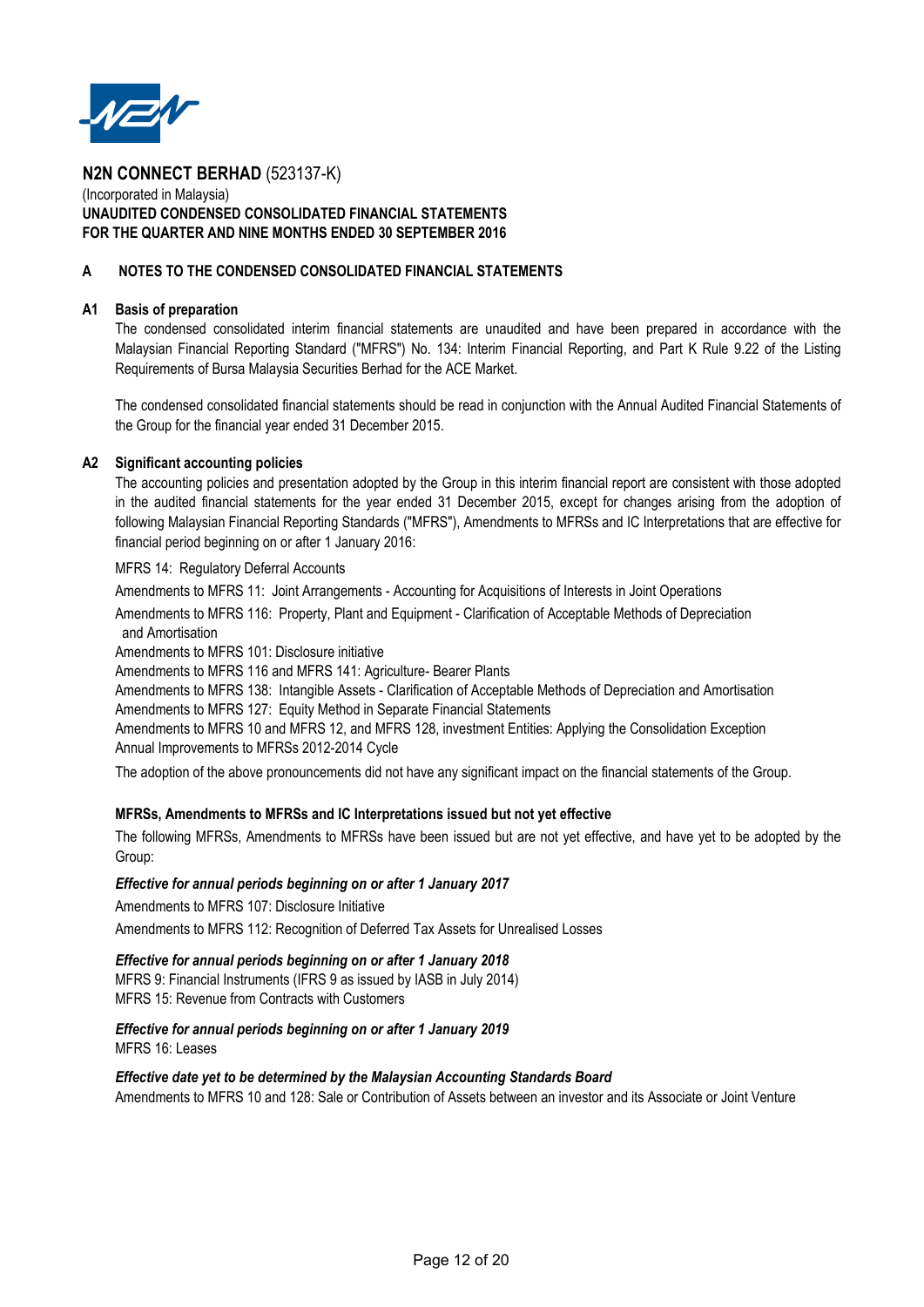

# (Incorporated in Malaysia) **UNAUDITED CONDENSED CONSOLIDATED FINANCIAL STATEMENTS FOR THE QUARTER AND NINE MONTHS ENDED 30 SEPTEMBER 2016**

### **A3 Audit report of preceding annual financial statements**

There were no audit qualifications on the annual audited financial statements for the year ended 31 December 2015.

### **A4 Seasonal or cyclical factors**

The Group's operations were not materially affected by seasonal or cyclical changes during the current quarter under review.

### **A5 Unusual items affecting assets, liabilities, equity, net income or cash flows**

There were no unusual items affecting assets, liabilities, equity, net income or cash flows of the Group during the current quarter under review.

# **A6 Material changes in estimates**

There were no changes in estimates of amounts reported in prior financial years, which have a material effect in the current quarter under review.

### **A7 Debt and equity securities**

There were no issuance, cancellation, repurchase, resale and repayment of debts and equity securities for the current quarter under review except for the following:

### Share buyback

During the current quarter under review, the Company repurchased 5,439,000 units of its issued ordinary shares from the open market at an average price of RM0.80 per share. Total consideration paid for the repurchase including transaction cost was approximately RM4,358,000 and this was financed by internally generated funds. As at 30 September 2016, the cumulative total number of shares repurchased was 6,700,000 of its issued ordinary shares from the open market at an average price of RM0.81 per share. Total consideration paid for the repurchase including transaction cost was approximately RM5,408,000 and this was financed by internally generated funds. There was no resale or cancellation of treasury shares for the quarter under review. The shares repurchased are being held as treasury shares in accordance with Section 67A of the Companies Act, 1965.

# **A8 Dividend paid**

During the current period under review, a first interim single tier dividend of 1 sen per ordinary share amounted to RM4,751,161 for the financial year ending 31 December 2016 was paid on 30 September 2016.

# **A9 Segmental information**

(a) Business segment

The principal businesses of the Group are researcher and developer of software package and provision of design, programming, consultancy services and related services which are substantially within a single business segment, and therefore, segmental reporting by business segment is deemed not necessary. Accordingly, the information regarding its financial position and results is represented by the financial statements as a whole.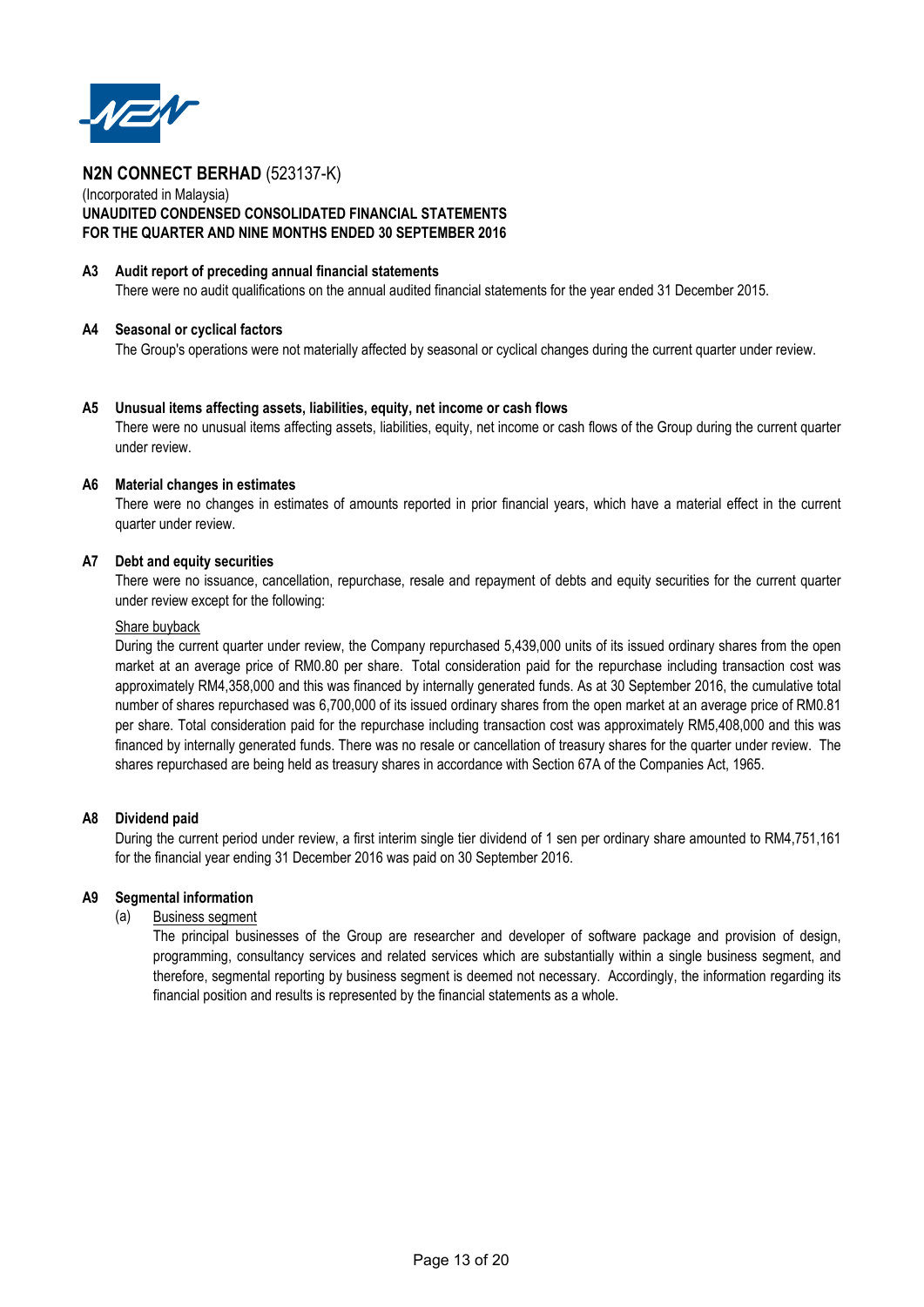

# (Incorporated in Malaysia) **UNAUDITED CONDENSED CONSOLIDATED FINANCIAL STATEMENTS FOR THE QUARTER AND NINE MONTHS ENDED 30 SEPTEMBER 2016**

# (b) Geographical segment

In determining the geographical segments of the Group, segment revenue is based on the geographical location of customers.

|             | <b>INDIVIDUAL QUARTER</b> |               | <b>CUMULATIVE QUARTER</b> |               |  |
|-------------|---------------------------|---------------|---------------------------|---------------|--|
|             |                           | Preceding     |                           | Preceding     |  |
|             | <b>Current</b>            | Year          | <b>Current</b>            | Year          |  |
|             | Year                      | Corresponding | Year                      | Corresponding |  |
|             | Quarter                   | Quarter       | <b>To Date</b>            | Period        |  |
|             | 30 Sep 2016               | 30 Sep 2015   | 30 Sep 2016               | 30 Sep 2015   |  |
|             | <b>RM'000</b>             | <b>RM'000</b> | <b>RM'000</b>             | <b>RM'000</b> |  |
| Malaysia    | 8,743                     | 8,257         | 26,038                    | 23,916        |  |
| Singapore   | 1,536                     | 1,324         | 4,375                     | 4,237         |  |
| Indonesia   | 4                         |               | 18                        | 27            |  |
| Philippines | 229                       | 365           | 857                       | 910           |  |
|             | 10,512                    | 9,946         | 31,288                    | 29,090        |  |

# **A10 Provision for doubtful debts**

There was no provision for doubtful debts in the current quarter under review.

# **A11 Other receivables**

|                   | As At         | As at         |
|-------------------|---------------|---------------|
|                   | 30 Sep 2016   | 31 Dec 2015   |
|                   | <b>RM'000</b> | <b>RM'000</b> |
|                   |               |               |
| Other receivables | 122           | 60            |
| Deposits          | 8,983         | 404           |
| Prepayments       | 653           | 550           |
|                   | 9,758         | ,014          |

# **A12 Other payables**

|                  | As At         | As at         |
|------------------|---------------|---------------|
|                  | 30 Sep 2016   | 31 Dec 2015   |
|                  | <b>RM'000</b> | <b>RM'000</b> |
| Other payables   | 231           | 417           |
| Accruals         | 2,174         | 2,149         |
| Deposit received | 416           | 426           |
|                  | 2,821         | 2,992         |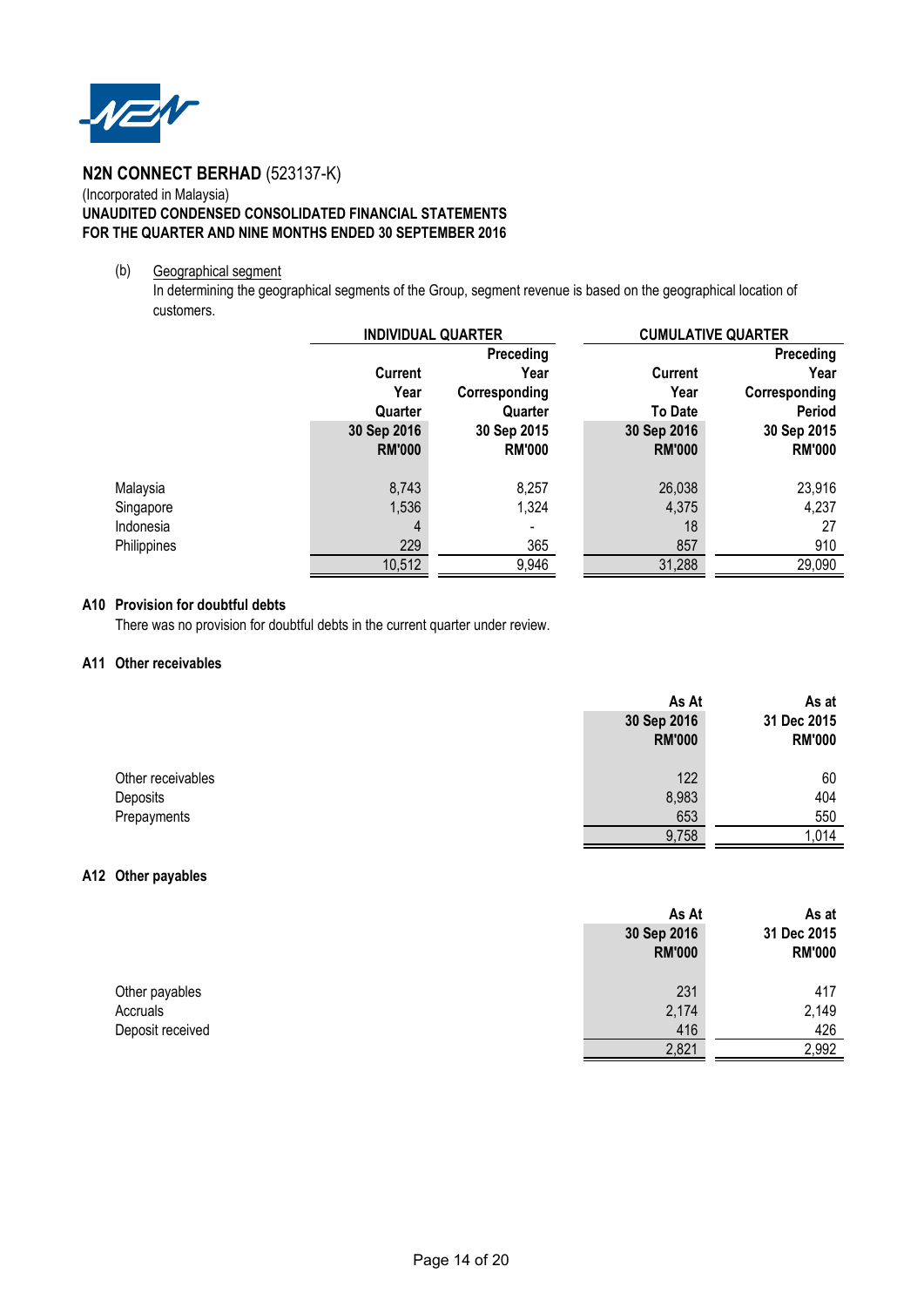

# (Incorporated in Malaysia) **UNAUDITED CONDENSED CONSOLIDATED FINANCIAL STATEMENTS FOR THE QUARTER AND NINE MONTHS ENDED 30 SEPTEMBER 2016**

### **A13** Fair value hierarchy

The Group uses the following hierarchy for determining and disclosing the fair value of financial instruments by valuation technique:

• Level 1: Quoted prices in active markets for identical assets or liabilities.

• Level 2: Inputs other than quoted prices included within level 1 that are observable for the asset or liability, either directly or indirectly.

• Level 3: Inputs for the asset or liability that is not based on observable market data.

The following table analyses the fair value hierarchy for financial instruments carried at fair value in the statement of financial position:

|                                                       | 30 Sep 2016        | 31 Dec 2015        |
|-------------------------------------------------------|--------------------|--------------------|
|                                                       | Level 1 Fair Value | Level 1 Fair Value |
|                                                       | <b>RM'000</b>      | <b>RM'000</b>      |
| Financial assets at fair value through profit or loss | 6,444              | 4,467              |

## A14 Valuation of property, plant and equipment

There were no changes in the valuation of the property, plant and equipment reported in the previous audited financial statements that will have an effect in the current quarter under review.

# **A15 Material events subsequent to the end of the period**

There was no material event subsequent to the current financial quarter ended 30 September 2016 up to the date of the announcement of this report which is likely to substantially affect the results of the operations of the Group for the current financial quarter under review, except that on 12 October 2016, the Company had entered into a conditional sale and purchase agreement with Reuters International Holding S.A.R.L. and Systex Capital Group Inc. to acquire the entire equity interest in AFE Solutions Limited, a company incorporated in Hong Kong, for an initial purchase consideration of USD20,597,300 (equivalent to RM85.28 million) to be fully satisfied in cash. Please refer to the announcements made on 12 October 2016 and 14 October 2016 on Bursa Malaysia website for more details.

#### **A16 Changes in the composition of the Group**

During current period under review, N2N Connect Pte. Ltd., a wholly-owned subsidiary of the Company, had on 18 March 2016 acquired a wholly-owned subsidiary, N2N Connect Australia Pty. Ltd., comprising one hundred (100) ordinary shares of AUD1.00 each, for a cash consideration of AUD100.00.

# **A17 Contingent liabilities**

The Directors are of the opinion that the Group has no contingent liabilities which, upon crystallisation would have a material impact on the financial position and business of the Group as at 17 November 2016 (the latest practicable date which is not earlier than 7 days from the date of issue of this financial results).

# **A18 Capital commitments**

The outstanding capital commitments for back office system for the financial institution of approximately RM240,000.

#### **A19 Significant related party transactions**

There were no significant related party transactions in the current quarter under review.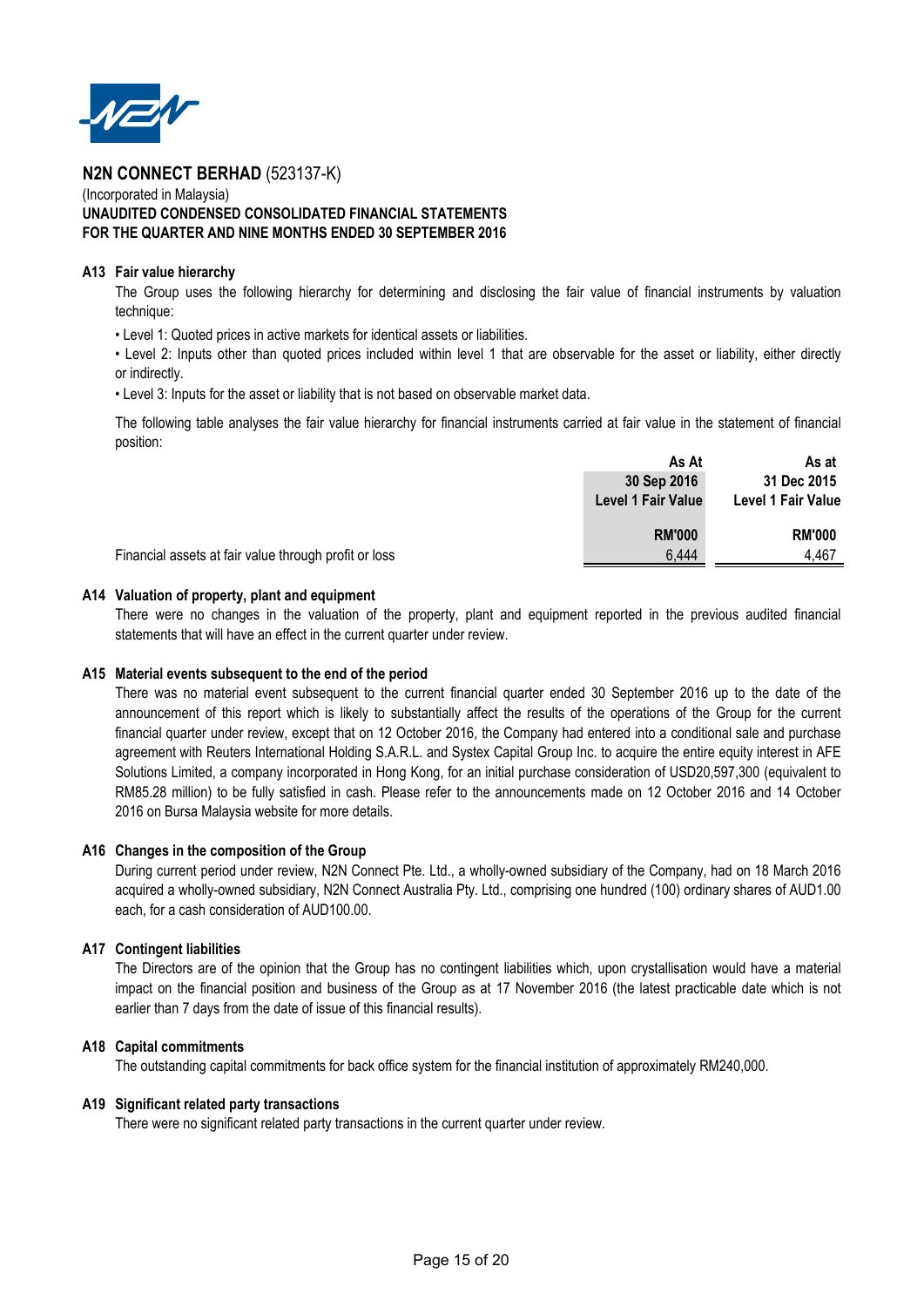

# (Incorporated in Malaysia) **UNAUDITED CONDENSED CONSOLIDATED FINANCIAL STATEMENTS FOR THE QUARTER AND NINE MONTHS ENDED 30 SEPTEMBER 2016**

# **B ADDITIONAL INFORMATION REQUIRED BY THE ACE MARKET LISTING REQUIREMENTS OF BURSA SECURITIES**

### **B1 Review of performance**

# (a) Performance of current quarter against the preceding year corresponding quarter

For the current quarter ended 30 September 2016, the Group recorded revenue of RM10.51 million, 5.6% higher compared to that achieved in the preceding year corresponding quarter of RM9.95 million. The increase was mainly due to monthly fixed charge for leased lines and managed services.

The Group recorded a profit attributable to the owners of the Company of approximately RM3.39 million, 69.5% higher compared to that achieved in the preceding year corresponding quarter of RM2.00 million. This is mainly due to higher revenue earned and fair value changes on financial assets at fair value through profit or loss, which is included in the administrative expenses.

### (b) Performance of the current financial period against the preceding year corresponding period

The Group's revenue of RM31.29 million in the current financial period ended 30 September 2016 as compared to RM29.09 million reported in the previous year corresponding period. The Group's revenue increased by 7.6% was mainly due to the revenue from monthly fixed charge for leased lines and managed services and higher monthly subscription.

The Group recorded a profit attributable to the owners of the Company of RM9.16 million in the current financial period ended 30 September 2016 as compared to RM7.07 million reported in the previous year corresponding period. This is mainly due to higher revenue earned and fair value changes on financial assets at fair value through profit or loss, which is included in the administrative expenses.

# **B2 Material changes in the quarterly results as compared with the preceding quarter**

The Group recorded a profit before taxation of RM3.37 million in the current quarter under review which was 18.7% higher than the profit before taxation of RM2.84 million reported in the immediate preceding quarter mainly due to the fair value changes on the financial assets at fair value through profit or loss, which is included in the administrative expenses.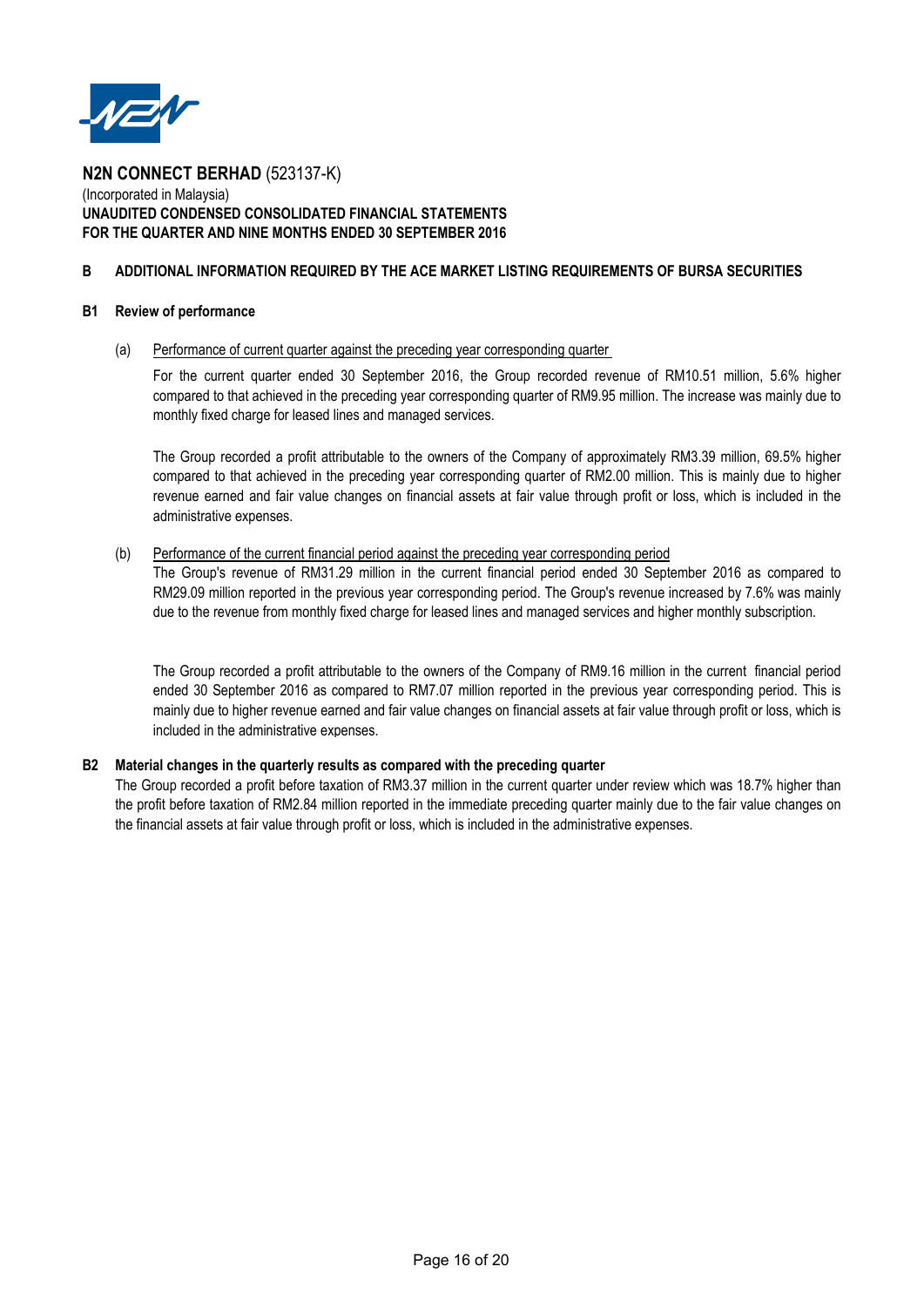

## (Incorporated in Malaysia) **UNAUDITED CONDENSED CONSOLIDATED FINANCIAL STATEMENTS FOR THE QUARTER AND NINE MONTHS ENDED 30 SEPTEMBER 2016**

# **B3 Prospects**

As part of N2N group's strategic plan, N2N group is striving to attract new businesses from other equities and derivatives solution users to adopt its new and enhanced flagship products and services. Beside serving The Philippines Stock Exchange(PSE), several of its leading brokers are now coming directly to N2N to obtain a more advanced version of the trading system to complement the services currently obtained from N2N via PSE. There are new agreements in the pipeline and more demonstration to prospects, including the Back Office Settlement system, a new addition to our business offering which we have been working for last 3 over years in the making. N2N's subsidiary continuing effort in developing data centre and leased line business will contribute revenue to the group as well.

With the signing of the conditional sale and purchase agreement to acquire AFE Solutions Limited, as stated in Note A15, the Group is kicking off a series of Merger and Acquisition activities that will grow the company beyond the traditional customer acquisition through sales prospecting. We expect to close in a few more acquisitions in the coming months and establish a Pan Asia presence and network of inter broking activities powered by our latest platform. Our coverage now include Malaysia, Singapore, Indonesia, Philippine, Hong Kong, Macau, Vietnam and the United States which make us one of the largest Asian base platform provider.

Barring any unforeseen circumstances, the Directors of N2N believe that the Group's performance for the financial year ending 2016 will remain favourable.

# **B4 Variation of actual profit from forecast profit**

Not applicable as no profit forecast was published.

# **B5 Items in the statement of comprehensive income**

The following items have been charged/ (credited) in arriving at the profit from operations:

|     |                              | <b>INDIVIDUAL QUARTER</b> |               |                | <b>CUMULATIVE QUARTER</b> |
|-----|------------------------------|---------------------------|---------------|----------------|---------------------------|
|     |                              |                           | Preceding     |                | Preceding                 |
|     |                              | <b>Current</b>            | Year          | <b>Current</b> | Year                      |
|     |                              | Year                      | Corresponding | Year           | Corresponding             |
|     |                              | Quarter                   | Quarter       | <b>To Date</b> | <b>Period</b>             |
|     |                              | 30 Sep 2016               | 30 Sep 2015   | 30 Sep 2016    | 30 Sep 2015               |
|     |                              | <b>RM'000</b>             | <b>RM'000</b> | <b>RM'000</b>  | <b>RM'000</b>             |
| (a) | Interest income              | (117)                     | (22)          | (160)          | (50)                      |
| (b) | Dividend Income              | (560)                     | (972)         | (2,207)        | (2, 278)                  |
| (c) | Interest expense             | 70                        | 78            | 211            | 241                       |
| (d) | Depreciation and             |                           |               |                |                           |
|     | amortisation                 | 1,923                     | 1,694         | 5,547          | 5,002                     |
| (e) | Net foreign exchange         | (58)                      | 9             | (80)           | 26                        |
|     | (gain)/loss                  |                           |               |                |                           |
| (f) | Bad debts written-off        | 82                        |               | 93             |                           |
| (g) | Fair value change on         |                           |               |                |                           |
|     | financial assets at fair     |                           |               |                |                           |
|     | value through profit or loss | (509)                     | 857           | (554)          | 857                       |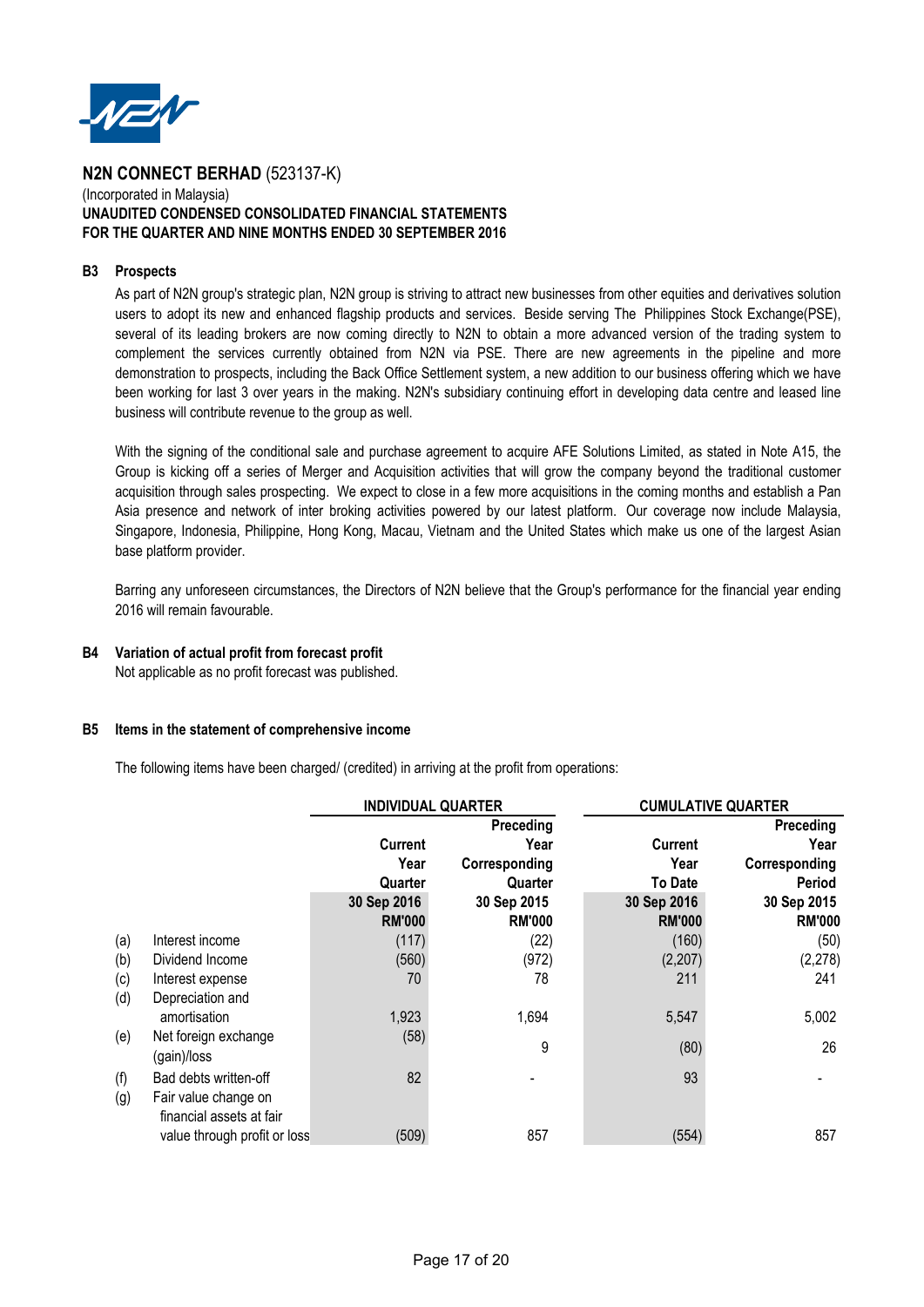

# **N2N CONNECT BERHAD** (523137-K) (Incorporated in Malaysia) **UNAUDITED CONDENSED CONSOLIDATED FINANCIAL STATEMENTS FOR THE QUARTER AND NINE MONTHS ENDED 30 SEPTEMBER 2016**

# **B6 Taxation**

|              |               | <b>INDIVIDUAL QUARTER</b> |                | <b>CUMULATIVE QUARTER</b> |  |
|--------------|---------------|---------------------------|----------------|---------------------------|--|
|              |               | Preceding                 |                | Preceding                 |  |
|              | Current       | Year                      | Current        | Year                      |  |
|              | Year          | Corresponding             | Year           | Corresponding             |  |
|              | Quarter       | Quarter                   | <b>To Date</b> | Period                    |  |
|              | 30 Sep 2016   | 30 Sep 2015               | 30 Sep 2016    | 30 Sep 2015               |  |
|              | <b>RM'000</b> | <b>RM'000</b>             | <b>RM'000</b>  | <b>RM'000</b>             |  |
| Income tax:  |               |                           |                |                           |  |
| Current year | 10)           | 93                        | (10)           | 93                        |  |

The effective tax rate of the Group for the current quarter under review was lower than the statutory tax rate of 24% mainly due to subsidiary companies have granted tax exemption for Multimedia Super Corridor ("MSC") qualifying activities under pioneer status pursuant to the Promotion of Investments Act, 1986 in Malaysia.

## **B7 Marketable securities**

|                      | As At                        | As At                        |
|----------------------|------------------------------|------------------------------|
|                      | 30 Sep 2016<br><b>RM'000</b> | 31 Dec 2015<br><b>RM'000</b> |
| At cost              |                              |                              |
| Quoted unit trusts * | 65,578                       | 85,752                       |

Note \*: These relate mainly to quoted Islamic unit trusts, which are exempted from corporate tax and management fees, and has the flexibility of withdrawal as well as higher yields.

#### **B8 Group's borrowings and debt securities**

|                              | As At         | As At         |
|------------------------------|---------------|---------------|
|                              | 30 Sep 2016   | 31 Dec 2015   |
| <b>Secured</b>               | <b>RM'000</b> | <b>RM'000</b> |
| <b>Short-term borrowings</b> |               |               |
| Term loan                    | 704           | 704           |
| Hire purchase creditor       | 19            | 25            |
|                              | 723           | 729           |
| Long-term borrowings         |               |               |
| Term loan                    | 3,168         | 3,578         |
| Hire purchase creditor       |               | 13            |
|                              | 3,891         | 4,320         |
|                              |               |               |

All borrowings are denominated in Ringgit Malaysia.

#### **B9 Off balance sheet financial instruments**

There were no financial instruments with off balance sheet risk as at the date of this announcement applicable to the Group.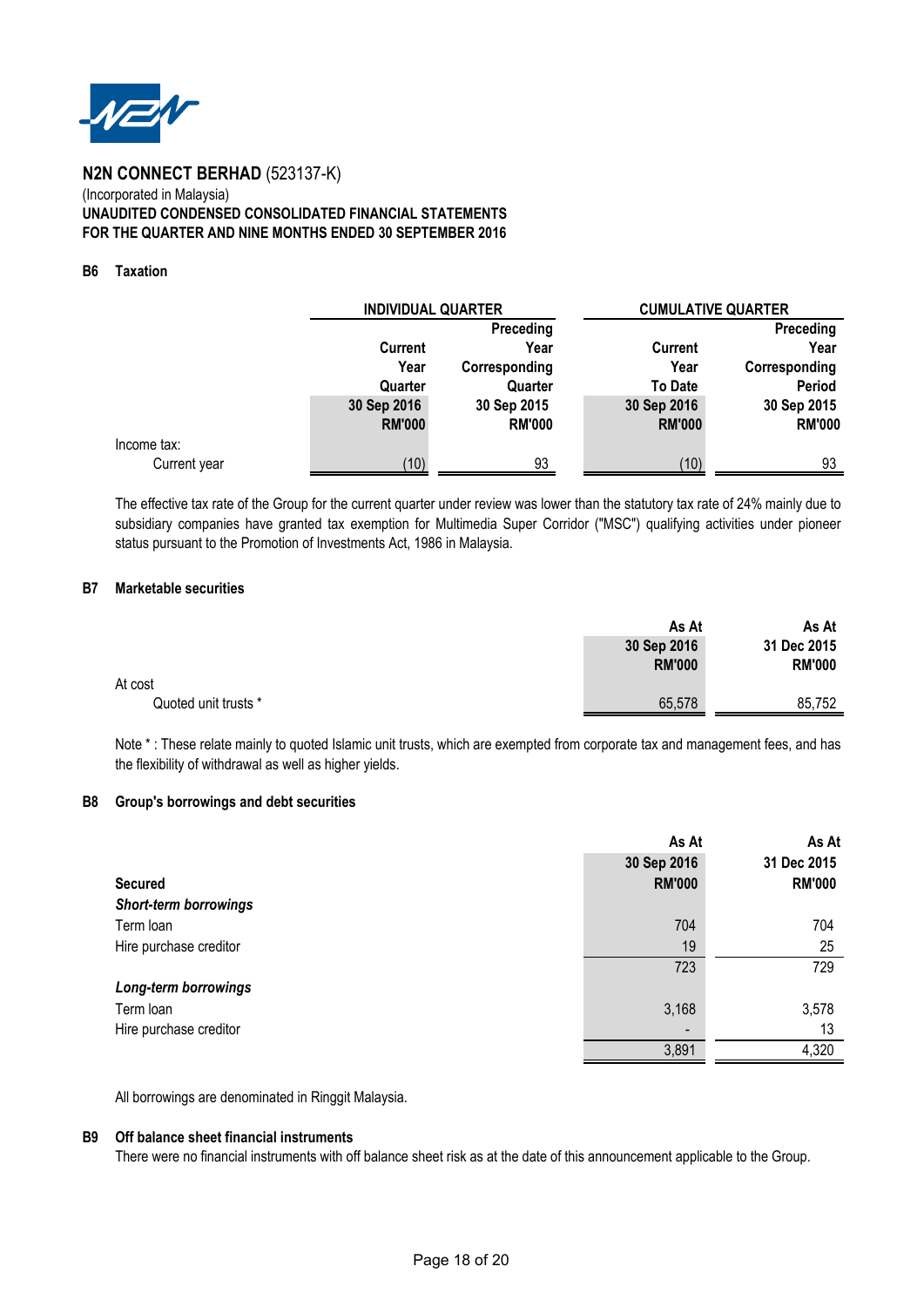

# (Incorporated in Malaysia) **UNAUDITED CONDENSED CONSOLIDATED FINANCIAL STATEMENTS FOR THE QUARTER AND NINE MONTHS ENDED 30 SEPTEMBER 2016**

# **B10 Material litigation**

Neither the Company nor its subsidiary is engaged in any litigation or arbitration, either as plaintiff or defendant, which has a material effect on the financial position of the Company or its subsidiary and the Board of Directors does not know of any proceedings pending or threatened, or of any fact likely to give rise to any proceedings, which might materially and adversely affect the position or business of the Company or its subsidiary.

# **B11 Dividend**

No dividend declared or proposed by the Board of Directors for the current quarter under review.

### **B12 Earnings per share**

|                                                                   | <b>INDIVIDUAL QUARTER</b> |                       | <b>CUMULATIVE QUARTER</b> |                       |
|-------------------------------------------------------------------|---------------------------|-----------------------|---------------------------|-----------------------|
|                                                                   | <b>Current</b>            | <b>Preceding Year</b> | <b>Current</b>            | <b>Preceding Year</b> |
|                                                                   | Year                      | Corresponding         | Year                      | Corresponding         |
|                                                                   | Quarter                   | Quarter               | <b>To Date</b>            | <b>Period</b>         |
|                                                                   | 30 Sep 2016               | 30 Sep 2015           | 30 Sep 2016               | 30 Sep 2015           |
| (a) Basic earnings per share<br>Net profit attributable to owners |                           |                       |                           |                       |
| of the Company (RM'000)                                           | 3,394                     | 1,986                 | 9,164                     | 7,065                 |
|                                                                   |                           |                       |                           |                       |
| Weighted average number of                                        |                           |                       |                           |                       |
| ordinary shares in issue ('000)                                   | 474,944                   | 439,668               | 471,854                   | 439,294               |
|                                                                   |                           |                       |                           |                       |
| Basic earnings                                                    |                           |                       |                           |                       |
| per share (sen)                                                   | 0.71                      | 0.45                  | 1.94                      | 1.61                  |

|                                                                                                            | <b>INDIVIDUAL QUARTER</b> |                                                   |                                     | <b>CUMULATIVE QUARTER</b>                               |  |
|------------------------------------------------------------------------------------------------------------|---------------------------|---------------------------------------------------|-------------------------------------|---------------------------------------------------------|--|
|                                                                                                            | <b>Current Quarter</b>    | <b>Preceding Year</b><br>Corresponding<br>Quarter | <b>Current Year</b><br>Year To Date | <b>Preceding Year</b><br>Corresponding<br><b>Period</b> |  |
| Diluted earnings per share<br>(b)<br>Net profit attributable to owners                                     | 30 Sep 2016               | 30 Sep 2015                                       | 30 Sep 2016                         | 30 Sep 2015                                             |  |
| of the Company (RM'000)                                                                                    | 3,394                     | 1,986                                             | 9,164                               | 7,065                                                   |  |
| Weighted average number of<br>ordinary shares in issue ('000)<br>Adjusted for:<br>Assumed exercise of ESOS | 474,944                   | 439,668                                           | 471,854                             | 439,294                                                 |  |
| at no consideration ('000)<br>Assumed exercise of Warrants                                                 |                           | 12,403                                            |                                     | 12,403                                                  |  |
| at no consideration ('000)                                                                                 | 33,696                    | 37,194                                            | 33,696                              | 37,194                                                  |  |
| Adjusted number of<br>ordinary shares ('000)                                                               | 508,640                   | 489,265                                           | 505,550                             | 488,891                                                 |  |
| Diluted earnings per share (sen)                                                                           | 0.67                      | 0.41                                              | 1.81                                | 1.45                                                    |  |